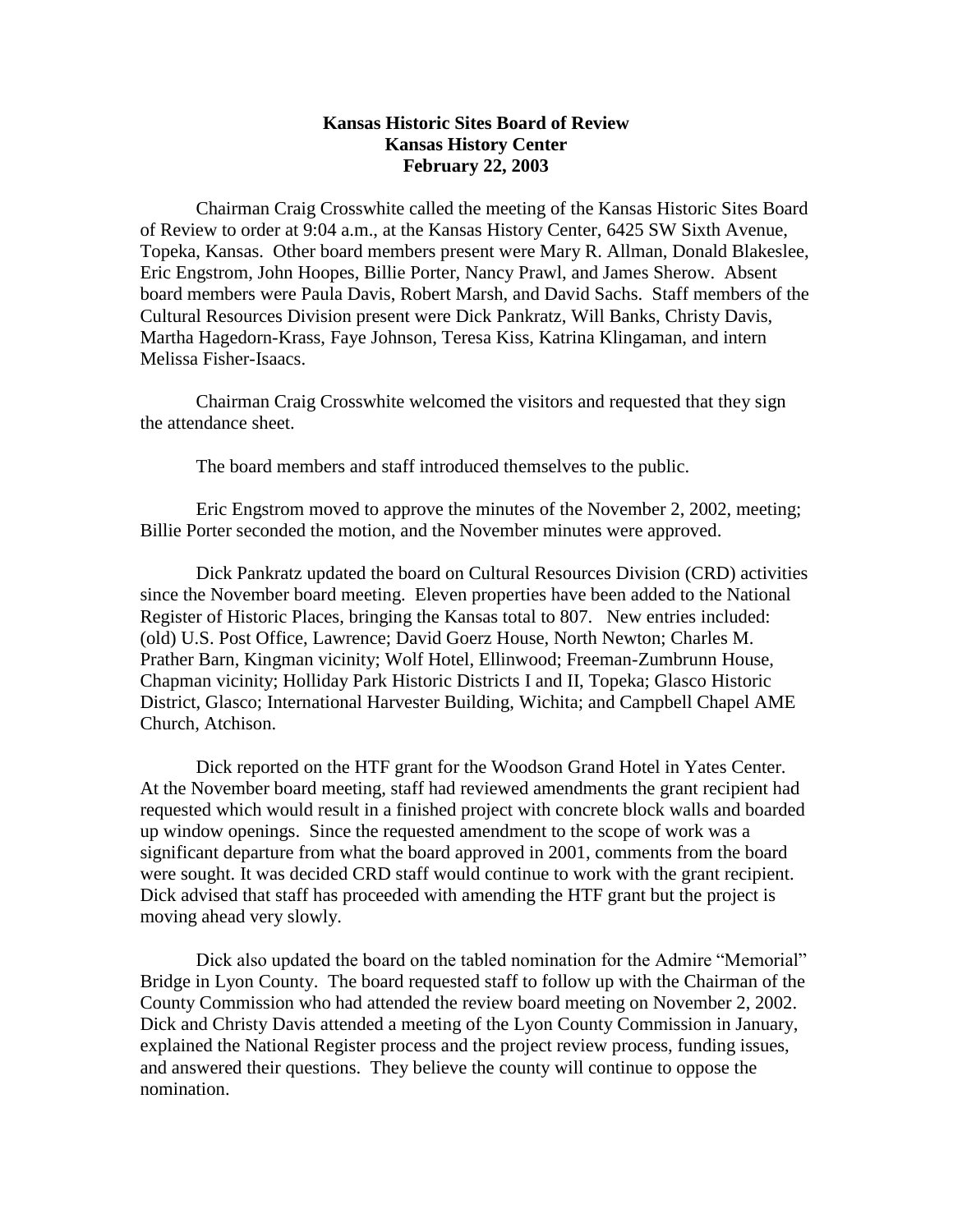Dick informed the board that March 3, 2003, is the deadline for applications for the next round of Heritage Trust Fund grants. He advised we expect 50 or so applications, probably requesting \$2.5 to \$3.0 million. A committee to review the applications will be appointed by the chair after the deadline.

Dick then called on Mary Allman to give a legislative update. She advised that the Education Subcommittee of the House Appropriations Committee voted 5 to 4 to reduce the Society's budget by an additional \$300,000 and also reduce the Kansas Arts Commission budget by \$100,000. The \$400,000 would be transferred to the Board of Regents to restore federal funding that was cut from the University of Kansas Medical Center. The Society's FY 2003 budget has lost over \$500,000 from FY 2002 funding levels. The Governor's FY 2004 budget cut another \$300,000, and the House subcommittee's additional \$300,000 cut would add up to over \$1,000,000 or 20%. Mary requested the Executive Committee and other interested parties to call or email the members of the Appropriations Committee to request that they restore funding to the levels recommended by the Governor. The entire House Appropriations Committee will meet Tuesday, February 25, 2003, to consider the recommendations of the subcommittee.

Next item on the agenda was the consideration of recommendations of the Historic Preservation Fund (HPF) grants review committee for Federal Fiscal Year 2003 funding. The chairman advised the board that the committee appointed to evaluate the HPF applications consisted of Bob Marsh, Nancy Prawl, and Jim Sherow. The committee met on February 4, 2003, to hold a public hearing and to discuss each application and develop a consensus ranking. Craig thanked the committee on the board's behalf for the time and effort they devoted to the grant reviewing process. He then called on Teresa Kiss to read the complete list of applicants so that it could be determined whether any board member had a conflict of interest on any HPF application. Teresa read the complete list of applicants. There were no conflicts of interest declared.

Nancy Prawl was then called upon to present the report for the Historic Preservation Fund grants review committee. A total of \$165,706 is recommended in this round. Of that, \$116,417 would go to Certified Local Governments. The committee recommended funding for the following twelve projects with the projects listed in the order of priority for funding:

- Kansas State University National Register of Historic Places evaluation of Scott and Evans Sites, Stranger Creek Valley, Leavenworth County - \$20,788
- City of Hutchinson Historic District Nomination for Hyde Park Neighborhood and South Main Downtown Area - \$40,000
- City of Manhattan Survey Project \$13,000
- City of Hiawatha Survey and Planning Grant \$2,231
- City of Wichita Design Review Assistant and Economic Benefit Analysis for Historic Districts, excluding North High - \$32,710
- City of Newton Newton/North Newton Historic Booklet \$3,718
- City of Topeka Monroe Neighborhood Reconnaissance Survey \$9,165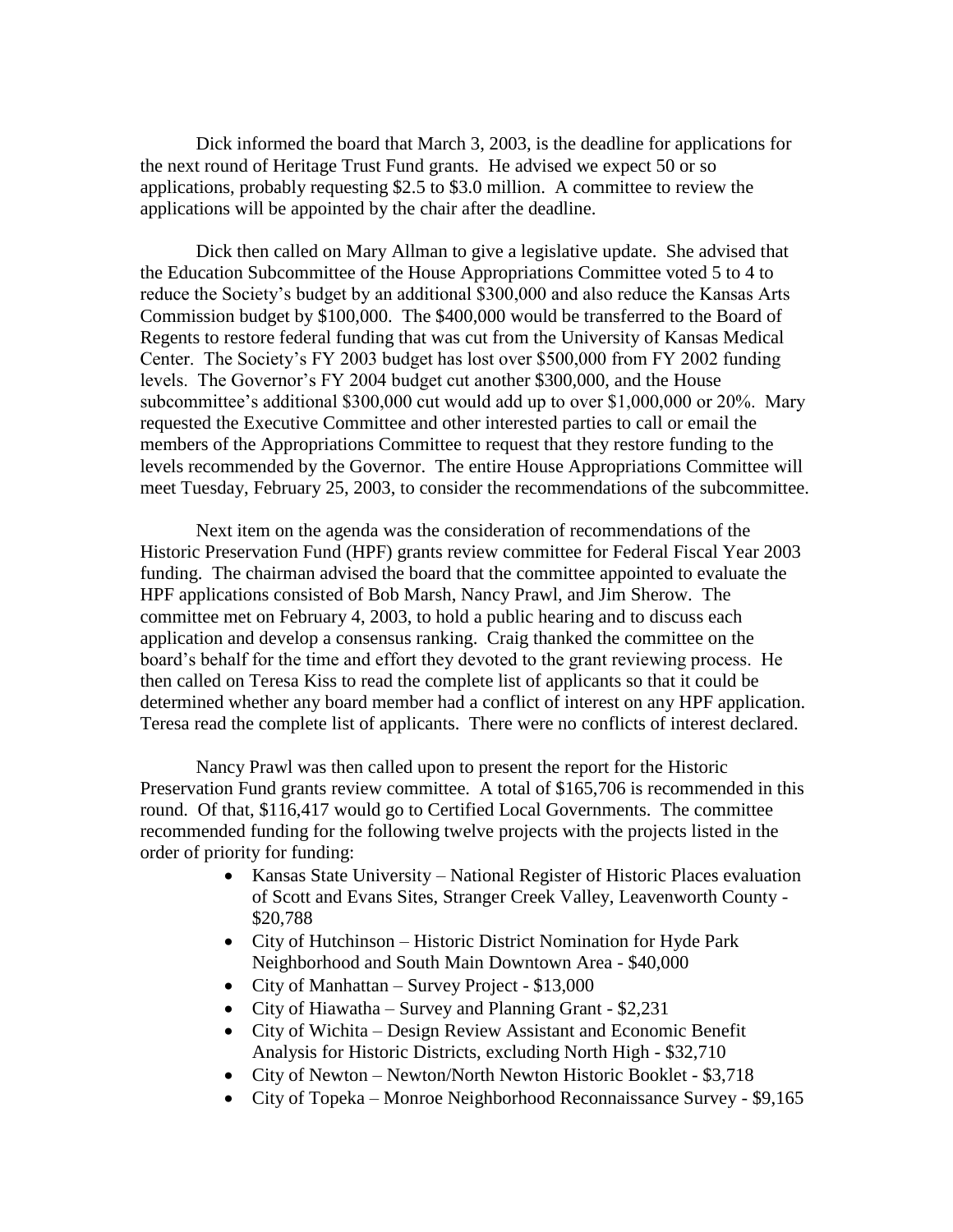- Doniphan County Transportation Context Nomination \$5,001
- City of Topeka Shawnee County Community Building Reconnaissance Survey - \$4,605
- City of Lawrence Kanwaka Township Survey \$10,480
- City of Atchison National Register Nomination Historic Buildings in Atchison - \$12,500
- City of Lawrence Design Review Intern \$11,508

The following projects were not funded:

- City of Wichita, North High School Building Analysis and Cost Estimate Report – North High School is not on the National Register and in keeping with National Park Service requirements this project is not fundable.
- Osage Mission Infirmary and Guest House The application did not demonstrate public benefit. Also, there was no breakdown or milestones of how the project was to be accomplished.
- City of Lawrence, Education Series Project was outside CLG area. In keeping with the National Park Service requirements this project is not fundable.

On behalf of the committee, Nancy Prawl moved the acceptance of the report for funding the Historic Preservation Fund grants program. Don Blakeslee seconded the motion, and the report was approved.

The next item on the agenda was the bridge nominations to the National Register.

Dick Pankratz explained the agreement the SHPO and KDOT had made more than 25 years ago regarding an inventory of historic bridges in the state. The goal was to have a representation of all types of bridges listed in the National Register. A multiple property nomination was completed for the Marsh Arch bridges and 11 were listed. A multiple property nomination was written for Masonry Arch bridges and 30 were listed. A multiple property nomination was prepared for the Metal Truss bridges in 1989 and 21 were listed; that 21 represented only the first batch. Today, thirty (30) nominations are being proposed as additions to the Metal Truss Bridges in Kansas Multiple Property Submission. These bridges were selected from statewide inventory and represent a variety of truss designs including the Warren, Camelback, Pratt, Parker, Bedstead, Lattice, King Post, and Bowstring Arch trusses. The nominations were prepared by Historic Preservation Services under contract with the Kansas State Historical Society.

Counties have been encouraged to support the nominations as part of an agreement that will alleviate much of the review process for bridge replacements in counties where selected bridges have been nominated. A limited number of counties have objected to the nomination proposals, although some counties have withdrawn their objections during the past week. Our staff is recommending that the board table the nominations where objections still stand, pending further negotiation with the counties. For the remaining group of nominations where there has been no objection submitted, our staff is recommending a consensus motion of approval.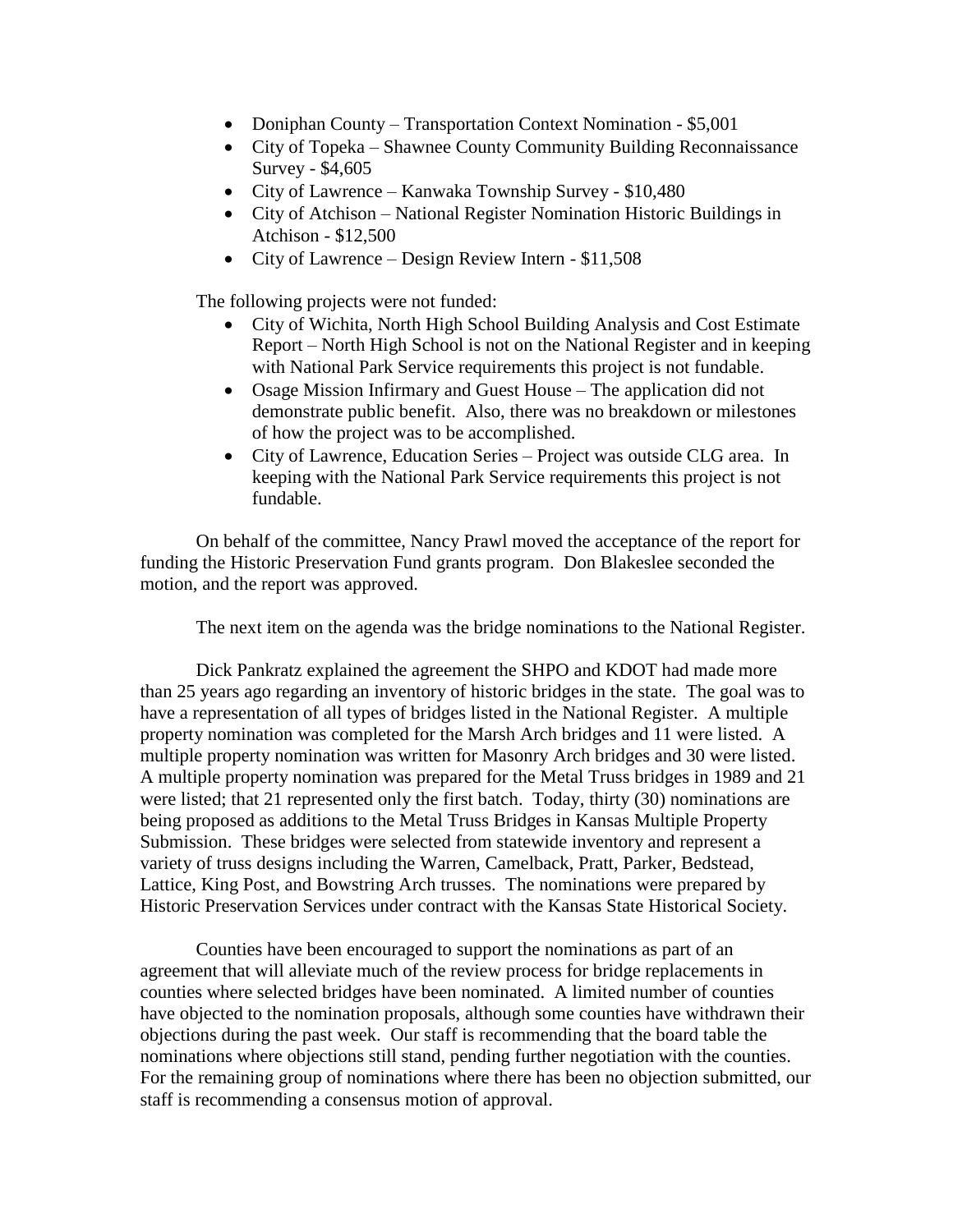Dick then introduced Tim Weston, highway archeologist for the Historical Society, who worked with the project consultant; and Marsha King, an archeologist with KDOT's Environmental Services Section, who has also been involved with the project.

At this time, the board went through the list of bridges that had objections submitted. The following bridges were **tabled**:

- **Stranger Creek Warren Truss Bridge – Atchison County**
- **West 14th Street Bridge – Cowley County**
- **Silver Creek Camelback Truss Bridge – Cowley County**
- **West Rock Bridge – Cowley County**
- **Lovewell Bridge – Jewell County**
- **Robidoux Creek Warren Truss Bridge – Marshall County**
- **Coal Creek Pratt Truss Bridge – Ottawa County**

(Moved to table the seven bridges–Don Blakeslee) (Second–Nancy Prawl) The vote was unanimous to **table** the above-mentioned bridges.

The board then removed two bridges from the agenda as follows:

 **South Fork Wolf River Camelback Truss Bridge – Brown County** (Moved to delete from agenda–Eric Engstrom) (Second–Jim Sherow) The vote was unanimous to **remove** the above bridge from the agenda because it no longer exists.

# **West Spring Creek Truss Leg Bedstead Bridge – Saline County**

(Moved to delete from agenda–Billie Porter) (Second–Nancy Prawl) The vote was unanimous to **remove** the above bridge from the agenda. This bridge will be replaced at a later time by a different bridge of the same type as proposed by Saline County.

The next item on the agenda was the nominations for the National Register and/or State Register on the remaining bridges and properties.

# NATIONAL REGISTER

# **Twenty-one (21) Metal Truss Bridges**

- **Delaware River Warren Truss Bridge - NE ¼ of Sec. 22 and the NW ¼ of Sec. 23, T3S, R15E, Brown County**
- **Little Walnut River Pratt Truss Bridge – SE ¼ of Sec. 19, T28S, R5E, Butler County**
- **Cottonwood River Pratt Truss Bridge – NW ¼ of Sec. 1, T21S, R5E, Chase County**
- **Chapman Creek Pratt Truss Bridge – SE ¼ of Sec. 13, T12S, R3E, Dickinson County**
- **Eight Mile Creek Warren Truss Bridge – NW ½ of Sec. 26, T16S, R19E, Franklin County**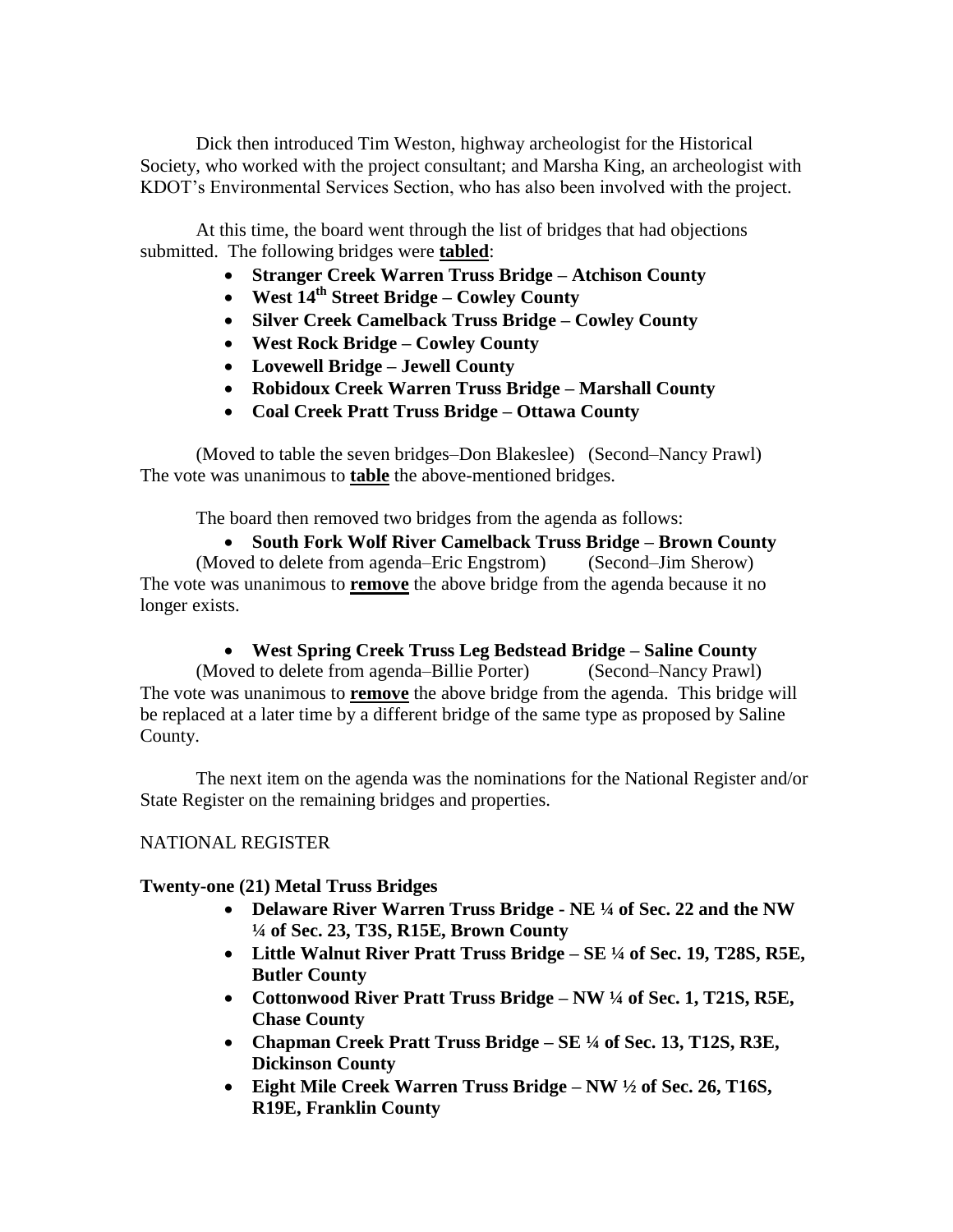- **Old Katy Bridge – NW ¼ of Sec. 2, T13S, R5E, Geary County**
- **Delaware River Composite Truss Bridge – SW ¼ of Sec. 18, T8S, R18E, Jefferson County**
- **Delaware River Parker Truss Bridge – SW ¼ of Sec. 22, T11, R18E, Jefferson County**
- **Begley Bridge – SE ¼ of Sec. 25, T7S, R20E, Leavenworth County**
- **Salt Creek Truss Leg Bedstead Bridge – NE ¼ of Sec. 12 & SE ¼ of Sec. 1, T10S, R7W, Lincoln County**
- **Robidoux Creek Pratt Truss Bridge – SW ¼ of Sec. 5 & NW ¼ of Sec. 8, T4S, R9E, Marshall County**
- **North Gypsum Creek Truss Leg Bedstead Bridge – SW ¼ of Sec. 30, T17S, R1W, McPherson County**
- **Clear Creek Camelback Truss Bridge – NW ¼ of Sec. 28, T1S, R11E, Nemaha County**
- **North Fork Solomon River Lattice Truss Bridge – NE ¼ & the NW ¼ of Sec. 21, T5S, R24W, Norton County**
- **Sand Creek Truss Leg Bedstead Bridge – NW ¼ of Sec. 3, T5S & SW ¼ of Sec. 34, T4S, R23W, Norton County**
- **Atchison, Topeka & Santa Fe Pratt Truss Bridge – NW ¼ of Sec. 10, T18S, R16E, Osage County**
- **East Fork Wolf Creek Truss Bridge – SE ¼ of Sec. 29 & NE ¼ of Sec. 32, T10S, R11W, Osborne County**
- **Battle Creek King Post Truss Bridge – SE ¼ of Sec. 20 & NE ¼ of Sec. 29, T1S, R19W, Phillips County**
- **Lakewood Park Bridge – Salina, Saline County**
- **Frye Bridge – SE ¼ of Sec. 6 & the SW ¼ of Sec. 5, T11S, R15E, Shawnee County**
- **Wea Creek Bowstring Arch Truss Bridge – NW ¼ of Sec. 32, T11S, R15E, Shawnee County**

Presenter: Kerry Davis

(Moved–Eric Engstrom) (Second–Billie Porter) The vote was unanimous to **approve** the nomination for the twenty-one bridges.

At approximately 10:20 a.m., the board took a ten-minute break. The board reconvened at 10:30 a.m.

The next item on the agenda was the remaining property nominations for the National Register and/or State Register.

# NATIONAL REGISTER

# **W. H. Coffin House – 421 East 11th Avenue, Winfield, Cowley County** Presenter: Katrina Klingaman

(Motion-Nancy Prawl) (Second-Don Blakeslee)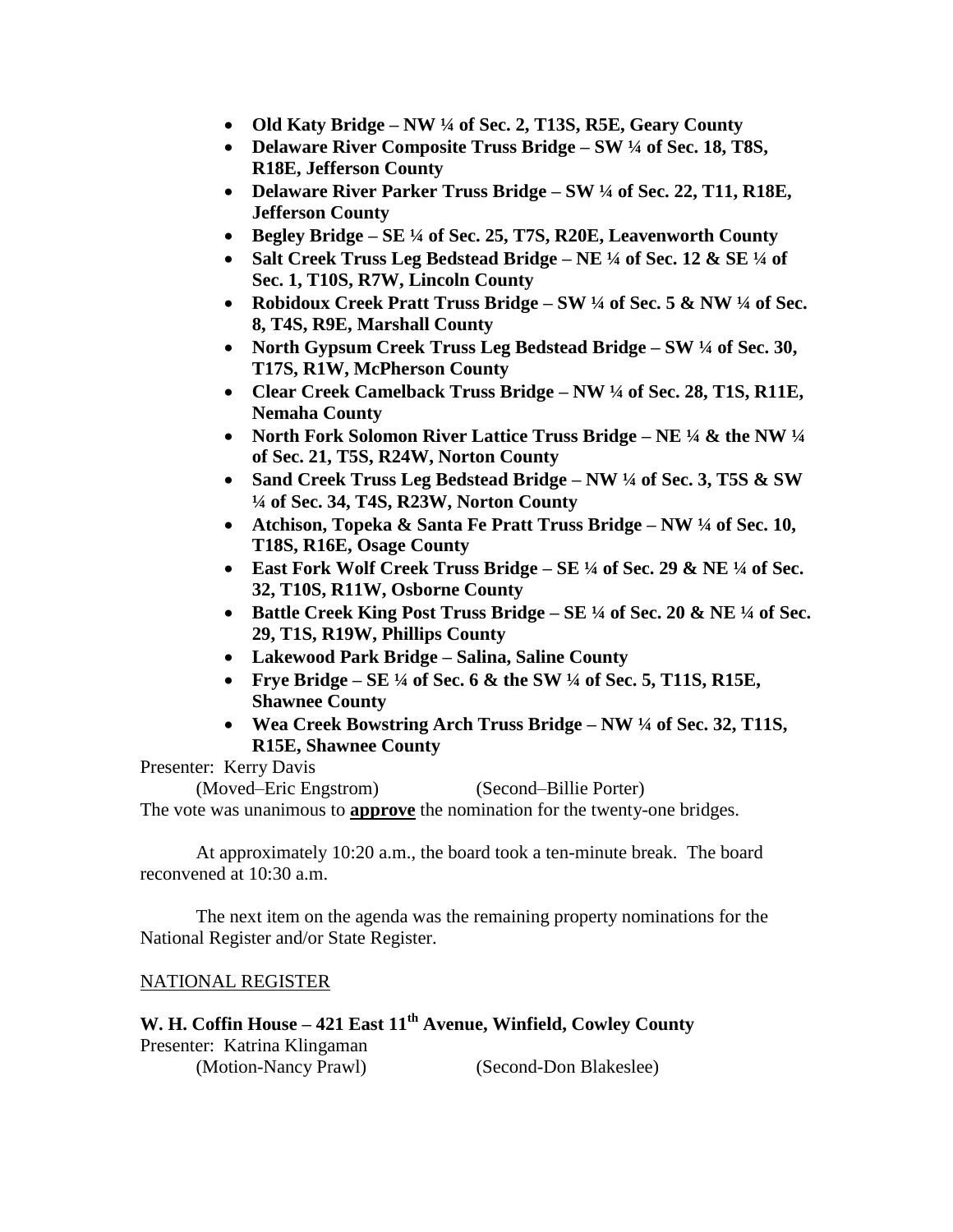The Coffin House is being nominated to the National Register for its architectural significance as an example of the Queen Anne style. The vote was unanimous to approve the nomination.

## **Band Shell in Wolf Park – Block 2, Lots 7-18, Ellinwood, Barton County**

Presenter: Martha Hagedorn-Krass

(Motion-Jim Sherow) (Second-John Hoopes) The property is being nominated for its historical association with the growth and development of Ellinwood.

The vote was unanimous to approve the nomination.

# **Vinland Presbyterian Church – 697 East 1725 Road, Baldwin City, Douglas County** Presenter: Stan Lawson

(Motion-Eric Engstrom) (Second-Billie Porter) The property is being nominated for its architectural significance as an example of the Late Gothic Revival style. The vote was unanimous to approve the nomination.

# **Wheatland Farm Historic District – SE 4, SE4, SE4, S22, T13, R4, Chapman vicinity, Dickinson County**

Presenter: Wilma Calovich

(Motion-Nancy Prawl) (Second-Don Blakeslee) The district is being nominated for its historical association with  $19<sup>th</sup>$  and  $20<sup>th</sup>$  century agriculture and for its association with Dickinson County farmer/stockmen William H. Hollinger and his son James B. Hollinger.

The vote was unanimous to approve the nomination.

# **Newton Main Street Historic District I – 200-214 and 203-301 North Main, Newton, Harvey County**

# **AND**

# **Newton Main Street Historic District II – 411-825 and 414-726 North Main, Newton, Harvey County**

Presenter: Kathy Morgan

(Motion-Jim Sherow) (Second-Eric Engstrom) Newton Main Street Historic Districts I and II were prepared by Kathy Morgan under an HPF grant to the City of Newton. The district nominations recognize the rich  $19<sup>th</sup>$  and 20<sup>th</sup> century architectural heritage of Newton's Main Street and also discuss the relationship the buildings have to the growth and development of Newton. The vote was unanimous to approve the nomination.

At approximately 12:05 p.m., the board took a seven-minute break. The board reconvened at 12:12 p.m. Don Blakeslee was absent for the remainder of the meeting.

The next item on the agenda was a nomination to the State Register.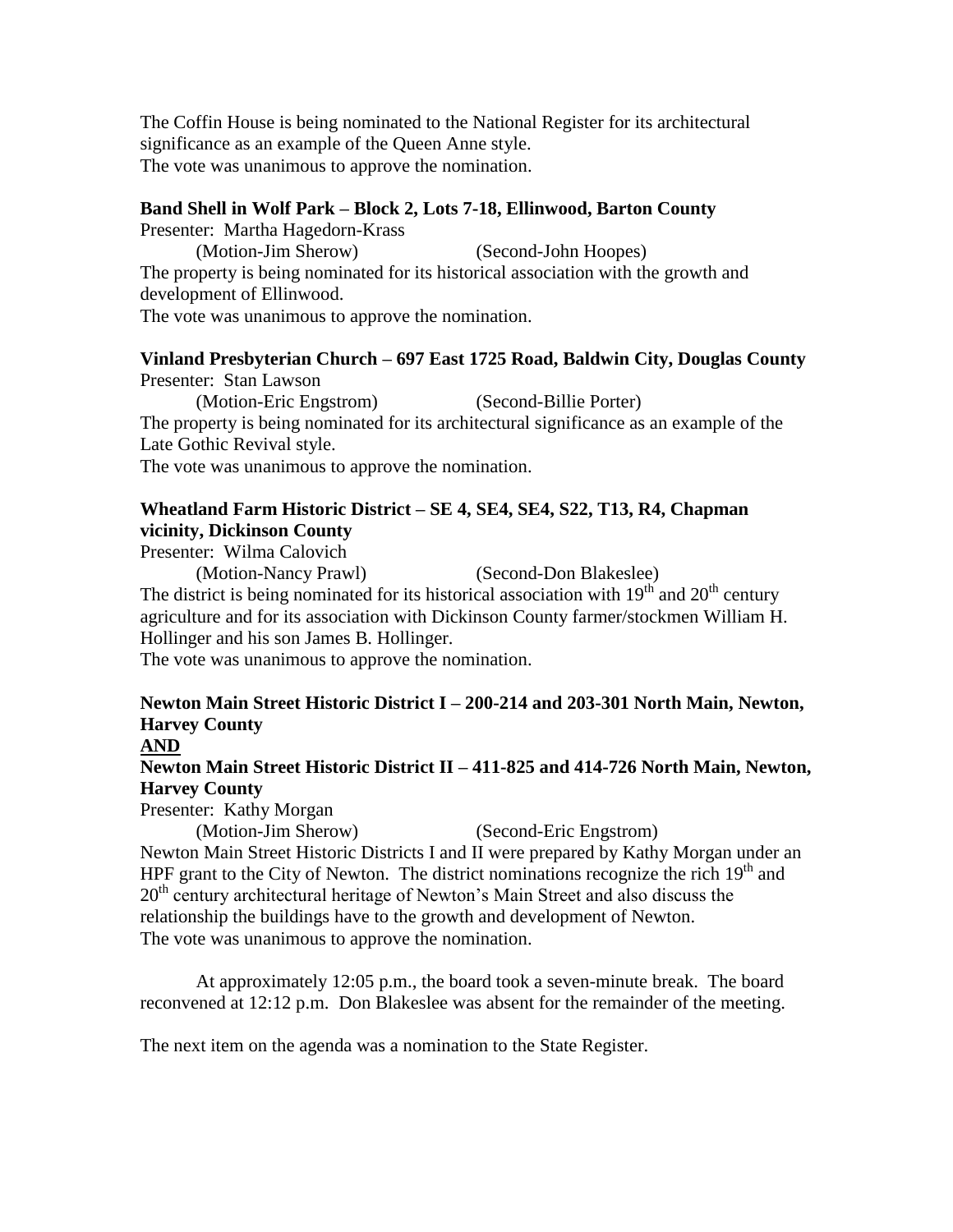### STATE REGISTER

### **Jenkins Building – 101 W. Mackenzie, White City, Morris County**

Presenter: Martha Hagedorn-Krass

(Motion-Eric Engstrom) (Second-Jim Sherow) This property is being nominated to the Register of Historic Kansas Places for its historical association with the growth and development of White City. The vote was unanimous to approve the nomination to the **State Register**.

The remaining two properties on the agenda were nominations for the National Register.

## NATIONAL REGISTER

### **Ruleton School – 6450 Ruleton Avenue, Goodland, Sherman County**

Presenter: Christy Davis

(Motion-Jim Sherow) (Second-John Hoopes) This property is being nominated to the National Register under criterion A for its historical association with education and as a community center in Ruleton, Kansas. The vote was unanimous to approve the nomination.

# **Exhibit Building – Trego County Fairgrounds, Tract 10-12-23, Wakeeney, Trego County**

Presenter: Stacie Minson-Edgett (Motion-Nancy Prawl) (Second-Billie Porter) This property is being nominated to the National Register under criterion A for its historical association with the Trego County Fair. The vote was unanimous to approve the nomination.

The next board meeting will be held at the Kansas History Center on May 10, 2003.

In other business, James Sherow raised questions on House Bill 2168 and a proposed substitute bill. Dick, Christy, and Mary R. Allman responded. The original bill, if passed, could have resulted in the loss of all federal money. The substitute bill would eliminate the environs part of the state law. The Kansas State Historical Society's position is not to fight the environs removal. The board will be updated when more becomes known on this issue.

There being no further business, the meeting adjourned at 1:20 p.m. (Motion-Nancy Prawl) (Second-Billie Porter)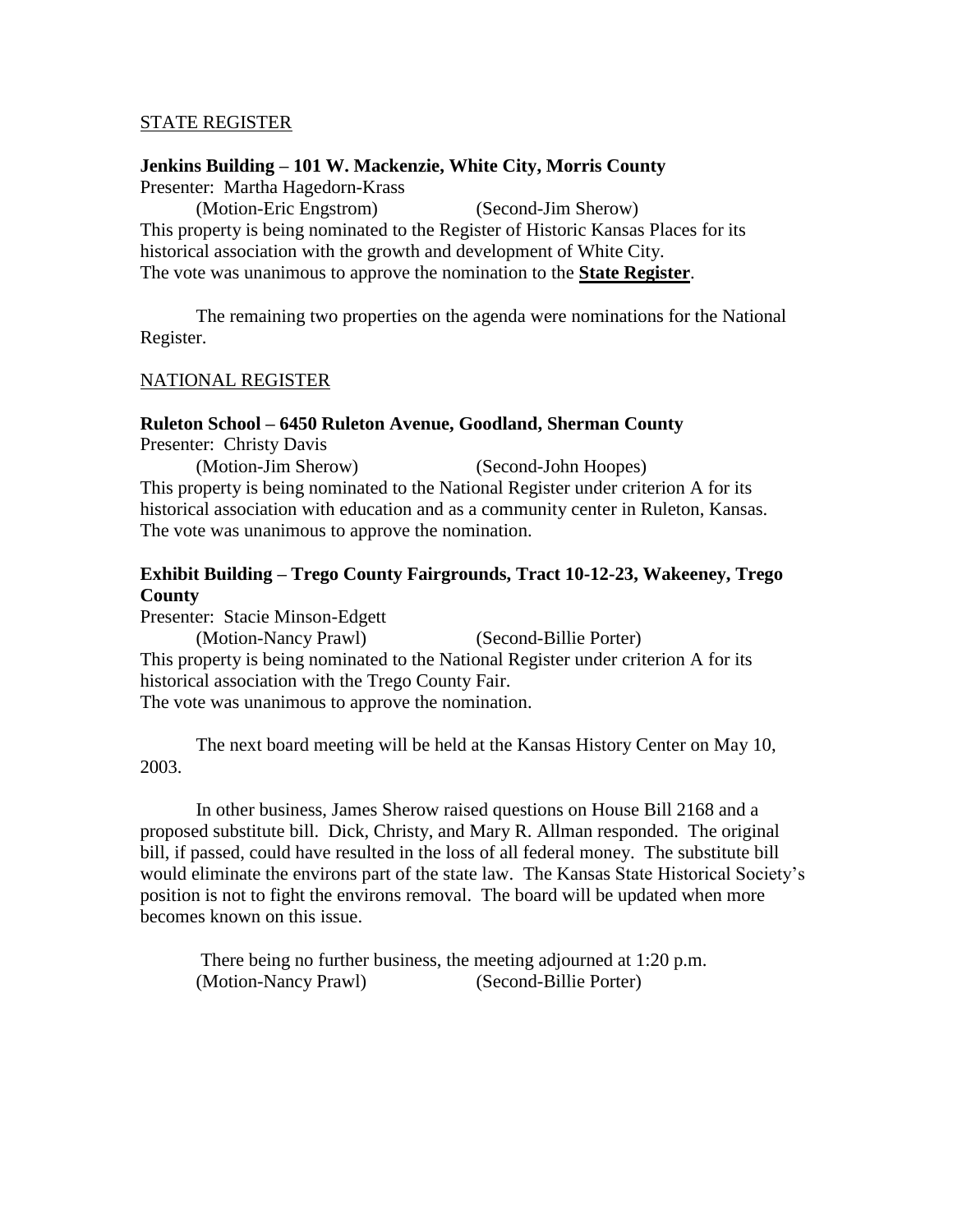## **Kansas Historic Sites Board of Review Kansas History Center May 10, 2003**

Chairman Craig Crosswhite called the meeting of the Kansas Historic Sites Board of Review to order at 9:03 a.m., at the Kansas History Center, 6425 SW Sixth Avenue, Topeka, Kansas. Other board members present were Mary R. Allman, Donald Blakeslee, Eric Engstrom, John Hoopes, Robert Marsh, Billie Porter, and James Sherow. Absent board members were Paula Davis, Nancy Prawl, and David Sachs. Staff members of the Cultural Resources Division present were Dick Pankratz, Christy Davis, Martha Hagedorn-Krass, Faye Johnson, Teresa Kiss, Katrina Klingaman, Bruce Wrightsman, and intern Melissa Fisher-Isaacs.

Chairman Crosswhite welcomed the visitors and requested that they sign the attendance sheet.

The board members and staff introduced themselves to the public.

Jim Sherow moved to approve the minutes of the February 22, 2003, meeting; Eric Engstrom seconded the motion, and the February minutes were approved.

Dick Pankratz updated the board on Cultural Resources Division (CRD) activities since the February board meeting. One property (Menno Community Hall, Hamilton County) had been added to the National Register of Historic Places, bringing the Kansas total to 808. Many other properties, including 25 bridges, are pending.

At the last board meeting there had been a number of bridges on the agenda for which objections were filed by counties, and those nominations were deferred. Dick informed the board that staff is continuing to work with KDOT on replacements or on convincing counties to withdraw objections. A supplemental contract will be issued to cover some additional nominations.

Dick informed the board that Bruce Wrightsman resigned as KSHS architect effective the end of the month to attend graduate school in Texas. The position has been advertised, and a replacement is currently being sought. Also, Teresa Kiss' former position of office assistant is still vacant and hopefully will be filled soon.

Mary Allman was then called on for a legislative update. She advised that since 2002 the Historical Society had taken a seven to nine percent cut to its budget. There will be a five percent reduction in 2004, but she added that the Society should be in fairly stable condition for FY 2004.

The next item on the agenda was the consideration of recommendations of the Heritage Trust Fund (HTF) grants review committee for FY 2003 funding. The chairman advised the board that the committee appointed to evaluate the HTF applications consisted of himself (Craig Crosswhite), John Hoopes, and Billie Porter. The committee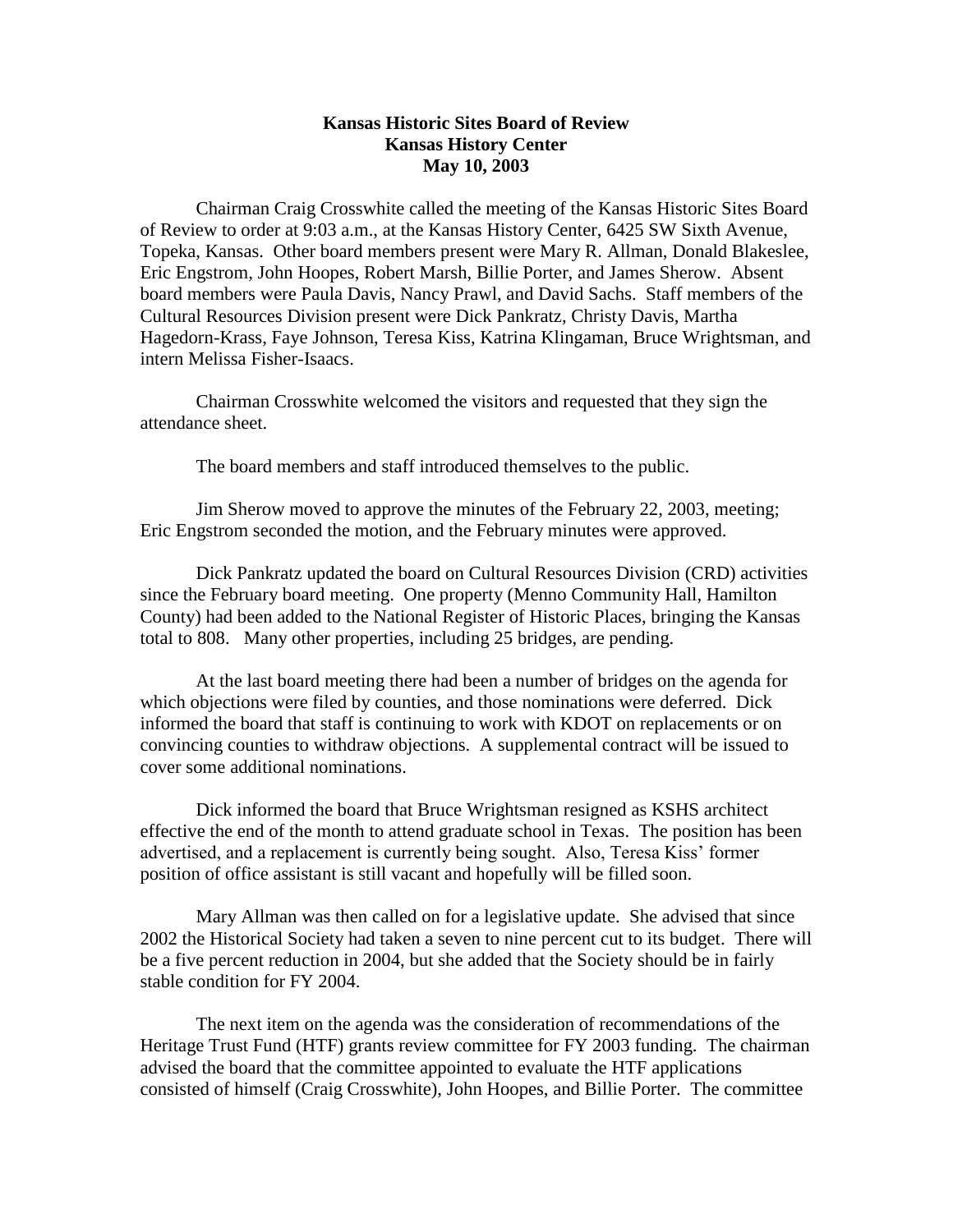had two meetings; the first was to receive their sets of applications and to view the slides each applicant submitted. Then each committee member individually read all the applications, evaluated them, and recorded his or her comments. The committee then met as a group on May 1, 2003, to combine their evaluations and develop a list of recommendations. Craig thanked the committee members for all the time and effort they devoted to the process. All board members were provided with a list of the HTF applications and advised to review the list for any conflicts of interest they might have. Eric Engstrom identified a conflict because of his association with the Orpheum Theatre in Wichita. He then left the room for the remainder of the HTF discussion.

The chair called on Billie Porter to present the committee's recommendations. Billie reported the committee used the criteria stated in the authorizing legislation to rank 57 HTF grant applications that requested a total of \$3,717,595. Of the projects submitted, the committee recommended grant awards totaling \$1,213,079. The committee recommended funding for the following 19 projects that are listed in alphabetical order according to the property's historic name:

- Auld Stone Barn, Wakefield \$57,333
- Bethel African Methodist Episcopal Church, Coffeyville \$29,904
- Campbell Chapel African Methodist Episcopal Church, Atchison \$25,250
- Cimarron Hotel, Cimarron \$72,160
- Exhibit Building, Trego County Fairgrounds, Wakeeney \$90,000
- Fort Harker Junior Officer's Quarters, Ellsworth \$24,192
- Lanesfield School Historic Site, Edgerton \$23,840
- Leavenworth County Courthouse, Leavenworth \$90,000
- Little John Creek Reserve Agency Building, Morris County \$62,480
- Nazareth Convent and Academy, Concordia \$23,520
- Orpheum Theatre, Wichita \$90,000
- Prescott School, Prescott \$90,000
- Republic County Courthouse, Belleville \$90,000
- Rooks County Courthouse, Stockton \$90,000
- Simpson Hardware, Troy \$47,040
- St. John's Orphanage, Kansas City \$90,000
- St. Joseph's German Catholic Church, Topeka \$87,360
- W.F. Dolan House, Atchison \$90,000
- Windsor Hotel, Garden City \$40,000

Billie Porter moved that the board accept the committee's recommendations.

Teresa Kiss was then called on to give a slide presentation of the properties the committee recommended for HTF grant money. Next, the chair called for a second on Billie Porter's motion to accept the committee's report. Don Blakeslee seconded the motion, and the report was approved.

At approximately 9:30 am, Eric Engstrom rejoined the board meeting.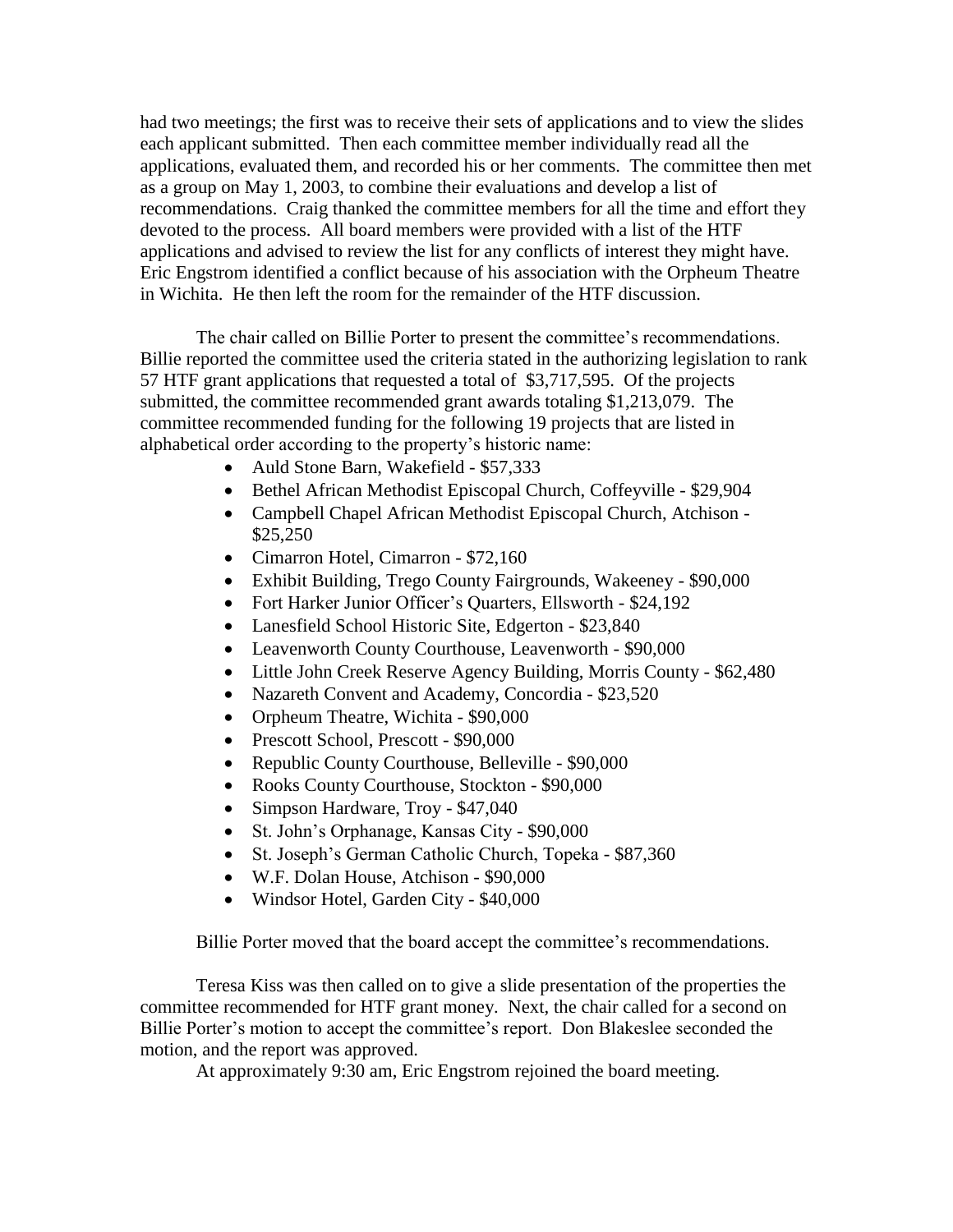The next item on the agenda was the nominations for the National Register and/or State Register.

### NATIONAL REGISTER

## **Francis and Harriet Baker House – 823 North 5th Street, Atchison County** Presenter: Susan Ford

(Moved-Bob Marsh) (Second-Jim Sherow) The vote was unanimous to approve the nomination.

### **Frederick W. Stein House – 324 Santa Fe, Atchison County**

Presenter: Elizabeth Lane (Moved-Bob Marsh) (Second-Eric Engstrom) The vote was unanimous to approve the nomination.

At approximately 10:05 a.m., the board took a ten-minute break. The board reconvened at 10:15 a.m. to continue the National Register and/or State Register nominations.

#### NATIONAL REGISTER

### **Masonic Lodge No. 30, A.F. & A.M. – 401 Main Street, Towanda, Butler County** Presenter: Melissa Fisher-Isaacs

(Motion-Don Blakeslee) (Second-Billie Porter) John Burchard spoke from the audience giving some background on the property. The vote was unanimous to approve the nomination.

### **Route 66 Multiple Property Submission Context Statement**

Presenter: Elizabeth Rosin

(Motion-Jim Sherow) (Second-Billie Porter) The Context Statement was developed for various property types found along the thirteen-mile route in Cherokee County. The study was part of a National Park Service initiative.

The vote was unanimous to approve the nomination.

### **Kansas Route 66 Historic District - East of Galena, Cherokee County**

Presenter: Elizabeth Rosin

(Motion-Eric Engstrom) (Second-John Hoopes)

The district contains a 1.2 mile section of intact roadbed from the original Route 66. The district also includes seven small box culverts, one large, triple box culvert, and a viaduct. The district is being nominated under the Historic Resources of Route 66 historic context for its transportation-related significance.

The vote was unanimous to approve the nomination.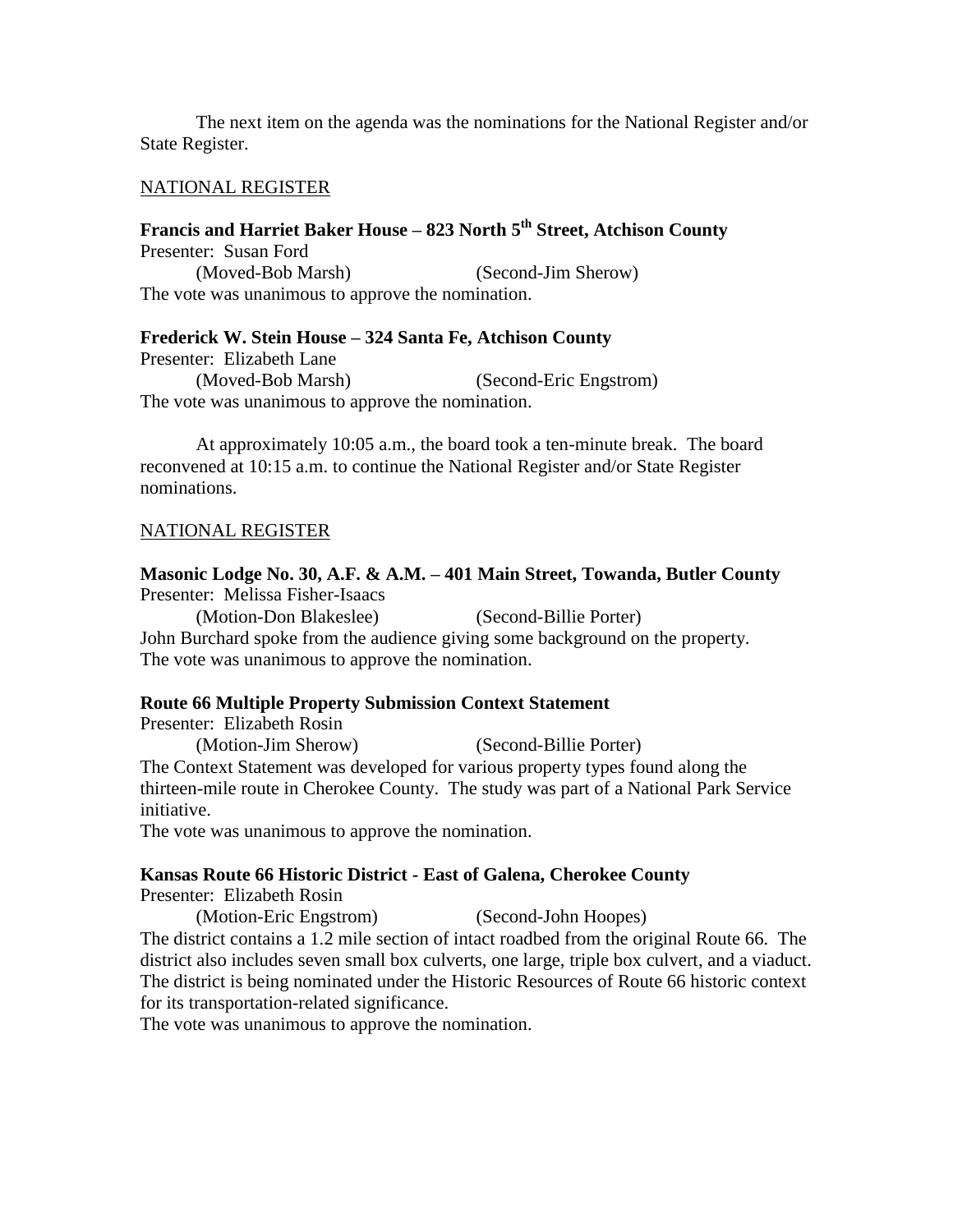## **Williams Store – 7109 SE Highway 66, Riverton, Cherokee County**

Presenter: Elizabeth Rosin (Motion-Don Blakeslee) (Second-John Hoopes) The property is being nominated under the Historic Resources of Route 66 historic context for its transportation-related significance. The vote was unanimous to approve the nomination.

# **Baxter Springs Independent Oil and Gas Station – 940 Military Avenue, Baxter Springs, Cherokee County**

Presenter: Elizabeth Rosin

(Motion-Jim Sherow) (Second-Eric Engstrom)

The Baxter Springs Independent Oil and Gas Station is being nominated under the Historic Resources of Route 66 historic context for its commercial associations and architectural significance. The station represents a direct response to the increase of automobile and truck traffic along the federal highway. The vote was unanimous to approve the nomination.

## **Union Pacific Railroad Depot – 300 Washington Street, Concordia Cloud County** Presenter: Bruce Wrightsman

(Motion-Bob Marsh) (Second-Jim Sherow)

The depot is being nominated to the National Register as part of the Historic Railroad Resources of Kansas Multiple Property Submission. The depot is significant for its association with the growth and development of Concordia and for its architectural significance as an example of standardized depot design.

Susan Sutton, chairperson of the project, spoke from the audience explaining the depot was donated to the college for the purpose of using it as a museum relating to the Orphan Train Children.

The vote was unanimous to approve the nomination.

## **Coal Creek Library – 698 East 1719 Road (Vinland), Baldwin City, Douglas County** Presenter: Melissa Fisher-Isaacs

(Motion-John Hoopes) (Second-Billie Porter)

Ray Wilber, president of the Library Association, spoke from the audience thanking staff for all their help in the nomination process.

The vote was unanimous to approve the nomination.

# **Vinland Fair Association Fairgrounds Exhibit Building – 1736 North 700 Road, (Vinland) Baldwin City, Douglas County**

Presenter: Martha Hagedorn-Krass

(Motion-Jim Sherow) (Second-Bob Marsh)

Nora Cleland, board member of the Fair Association, spoke from the audience in support of the nomination.

The vote was unanimous to approve the nomination.

At approximately 12:00 p.m., the board convened for lunch. The board reconvened at 12:38 p.m.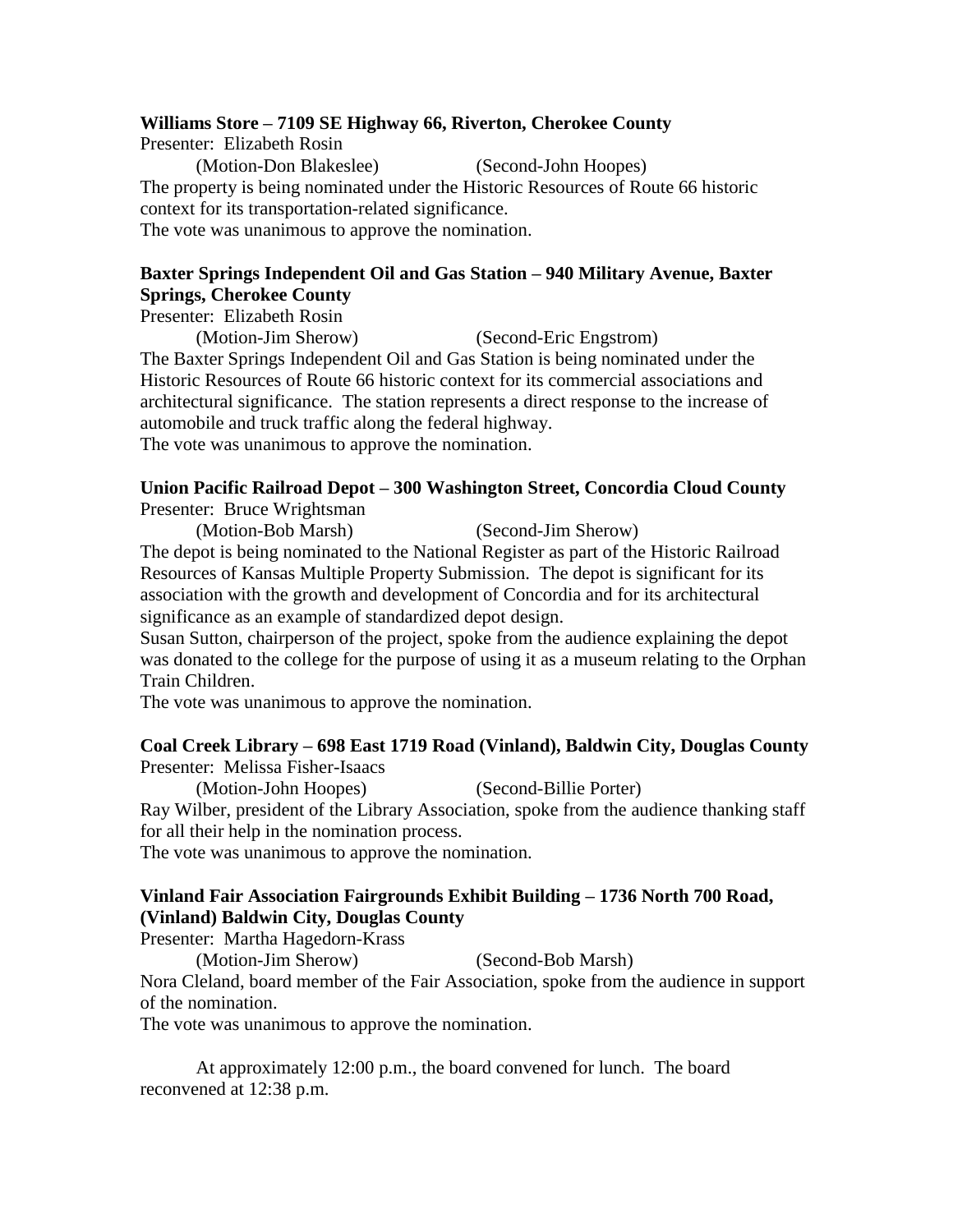The next item on the agenda was a nomination to the State Register.

## STATE REGISTER

## **Old Ellsworth County Jail – 6 North Court Street, Ellsworth County**

Presenter: Christy Davis

(Motion-Eric Engstrom) (Second-Bob Marsh) This property is being nominated to the Register of Historic Kansas Places for its association with the growth and development of Ellsworth. Now in ruins, the Ellsworth County Historical Society hopes to stabilize the structure.

Don Bender, Ellsworth Historical Society, spoke from the audience in support of the nomination.

The vote was unanimous to approve the nomination to the **State Register**.

The remaining four properties on the agenda were nominations for the National Register.

## NATIONAL REGISTER

## **Amelia Park Bridge – ½ mile west of US-77 on County Road 260 about 1 mile northeast of Antelope, Marion County**

Presenter: Charles Lawrence

(Motion-Jim Sherow) (Second-Billie Porter) The bridge is being nominated to the National Register for its association with transportation as part of the Masonry Arch Bridges of Kansas Multiple Property Submission.

The vote was unanimous to approve the nomination.

# **Bichet School, District 34 – 4 ½ miles east of Florence on US-50 and .1 mile north on Bluestem Road, Marion County**

Presenter: Katrina Klingaman (Motion-Bob Marsh) (Second-Billie Porter) The vote was unanimous to approve the nomination.

# **Karnes Stone Barn – NW ¼, NE ¼, Sec. 13, T 14, R 16, Overbrook vicinity, Osage County**

Presenter: Martha Hagedorn-Krass (Motion-Eric Engstrom) (Second-Jim Sherow) The vote was unanimous to approve the nomination.

Mary Allman left the board meeting at this point because of another engagement.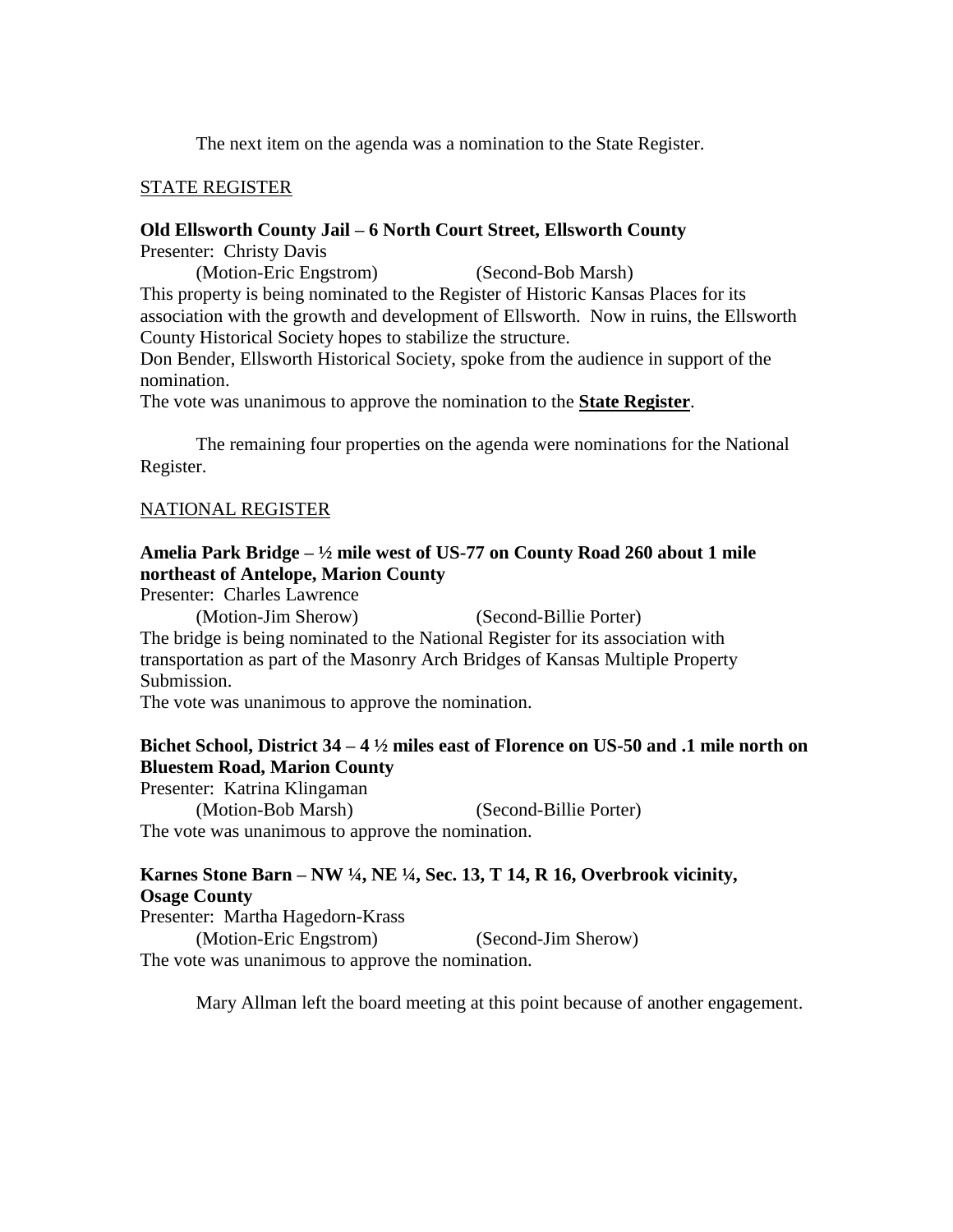# **Wichita Historic Warehouse and Jobbers District – bounded by the elevated railroad tracks, Douglas and Washington Avenues, and Second Street, Wichita, Sedgwick County**

Presenter: Pamela D. Kingsbury

(Motion-Jim Sherow) (Second-John Hoopes) The Wichita Historic Warehouse and Jobbers District contains 61 industrial buildings situated on 33 acres in downtown Wichita. The district is being nominated to the National Register for its commercial association with the growth and development of Wichita. Letters of objection for the inclusion of the building at 815 East  $2<sup>nd</sup>$  were reviewed by the board from John S. Seeber, attorney for the owner; Kerri Ibanez; Kerri Ibenez, Trustee of the Michael Wolfberg Year 2000 Irrevocable Trust; Robert I. Greenberg; and Robert I. Greenberg, Trustee of the Michael T. Wolfberg Trust. The board discussed the objections, reviewed the National Park Service requirements for districts and owner notifications, and then voted unanimously to approve the nomination as submitted.

The next board meeting will be held at the Kansas History Center on August 23, 2003.

In other business, Bob Marsh advised the board that today was his last meeting and that he had enjoyed working with everyone through the years. Jim Sherow commended Bob Marsh and Bruce Wrightsman for all their hard work. Jim Sherow then moved to have a Resolution drawn-up for a job well done; Eric Engstrom seconded the motion, and the board unanimously approved the Resolution.

There being no further business, the meeting adjourned at 2:27 p.m. (Motion-Don Blakeslee) (Second-Eric Engstrom)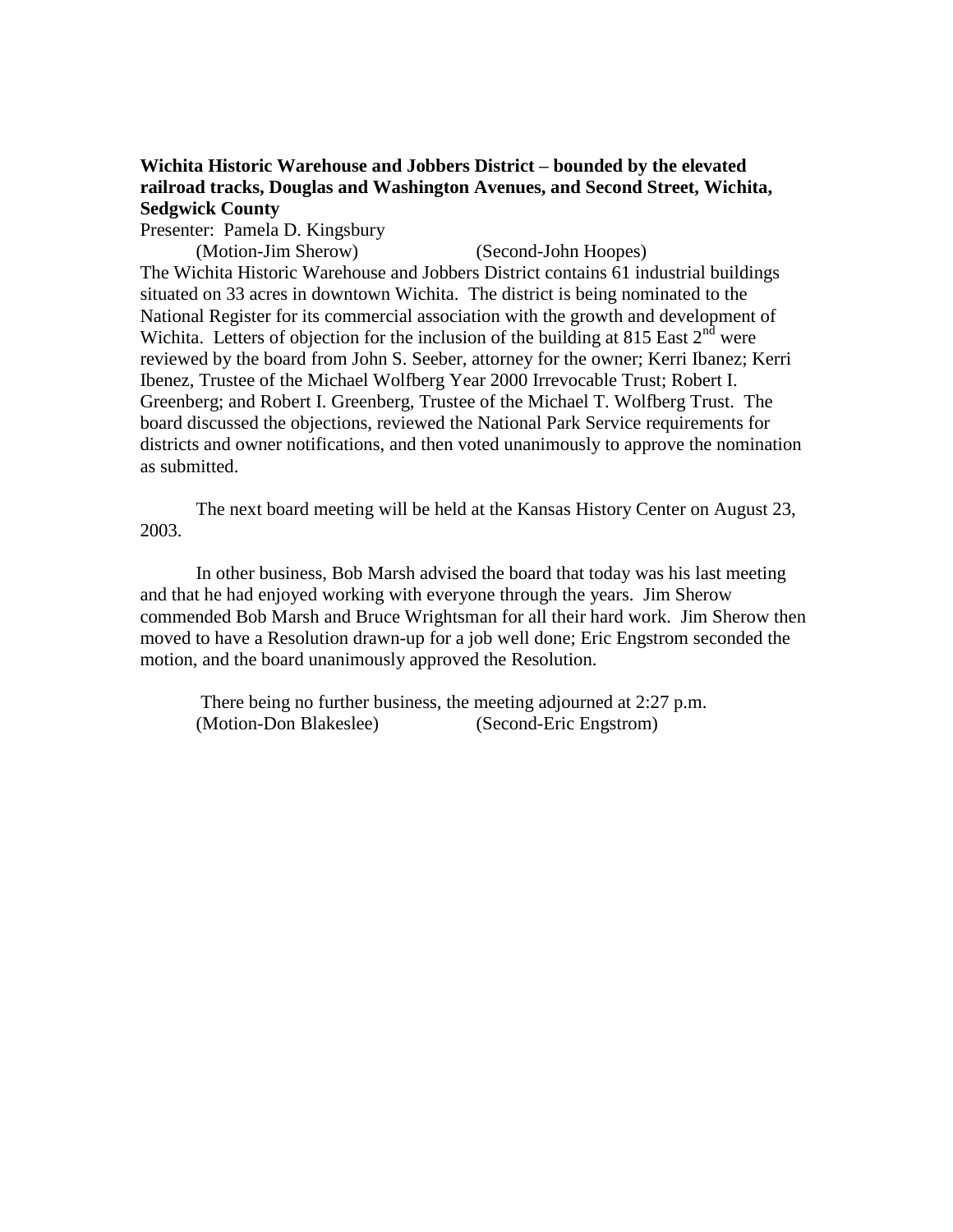## **Kansas Historic Sites Board of Review Kansas History Center August 23, 2003**

Chairman Craig Crosswhite called the meeting of the Kansas Historic Sites Board of Review to order at 9:05 a.m., at the Kansas History Center, 6425 SW Sixth Avenue, Topeka, Kansas. Other board members present were Mary R. Allman, Eric Engstrom, John Hoopes, Nancy Prawl, David Sachs, and James Sherow. Absent board members were Don Blakeslee, Paula Davis, Bob Marsh, and Billie Porter. Staff members of the Cultural Resources Division present were Dick Pankratz, Will Banks, Martha Hagedorn-Krass, Faye Johnson, Teresa Kiss, Katrina Klingaman, Bill Groth, and intern Melissa Fisher Isaacs.

Chairman Crosswhite welcomed the visitors and requested that they sign the attendance sheet.

The board members and staff introduced themselves to the public.

Eric Engstrom moved to approve the minutes of the May 10, 2003, meeting; Jim Sherow seconded the motion, and the May minutes were approved.

The board's rules of procedures call for the election of two officers, the chair and the vice chair, at the first meeting following July 1. Presently, the Governor's office has not acted on the appointments of three members whose terms have expired and on the governor's designee. Eric Engstrom moved to defer the election of officers until the next board meeting, November 8, 2003. John Hoopes seconded the motion. There was unanimous approval to defer the election of officers.

Dick Pankratz updated the board on Cultural Resources Division (CRD) activities since the May board meeting. Eighteen (18) metal truss bridges, as well as the Wolf Park Band Shell in Ellinwood and the Vinland Presbyterian Church have been added to the National Register of Historic Places, bringing the Kansas total to 825. Another 10 or so nominations are pending in Washington.

Dick updated the board on staffing issues. Architect Bruce Wrightsman left at the end of May to attend graduate school in Texas. Dan Prosser, the architect from the Historic Sites division, and two part-time staff, Elizabeth Smith and Bill Groth, who each work two days a week, are helping us provide architectural services to Heritage Trust Fund recipients. Two half-time temporary clerical staff have also been hired to assist with specific programs. Karen Travis assists grants manager Teresa Kiss in tracking Heritage Trust Fund grant projects, and Annette Treadwell helps tax credits coordinator Katrina Klingaman in tracking tax credit projects.

The archeology side of the Cultural Resources division has also seen some personnel changes. Tod Bevitt, one of the fee fund archeologists, resigned. Anne Bauer has taken his place. Christine Garst, who has been and continues to be the half-time lab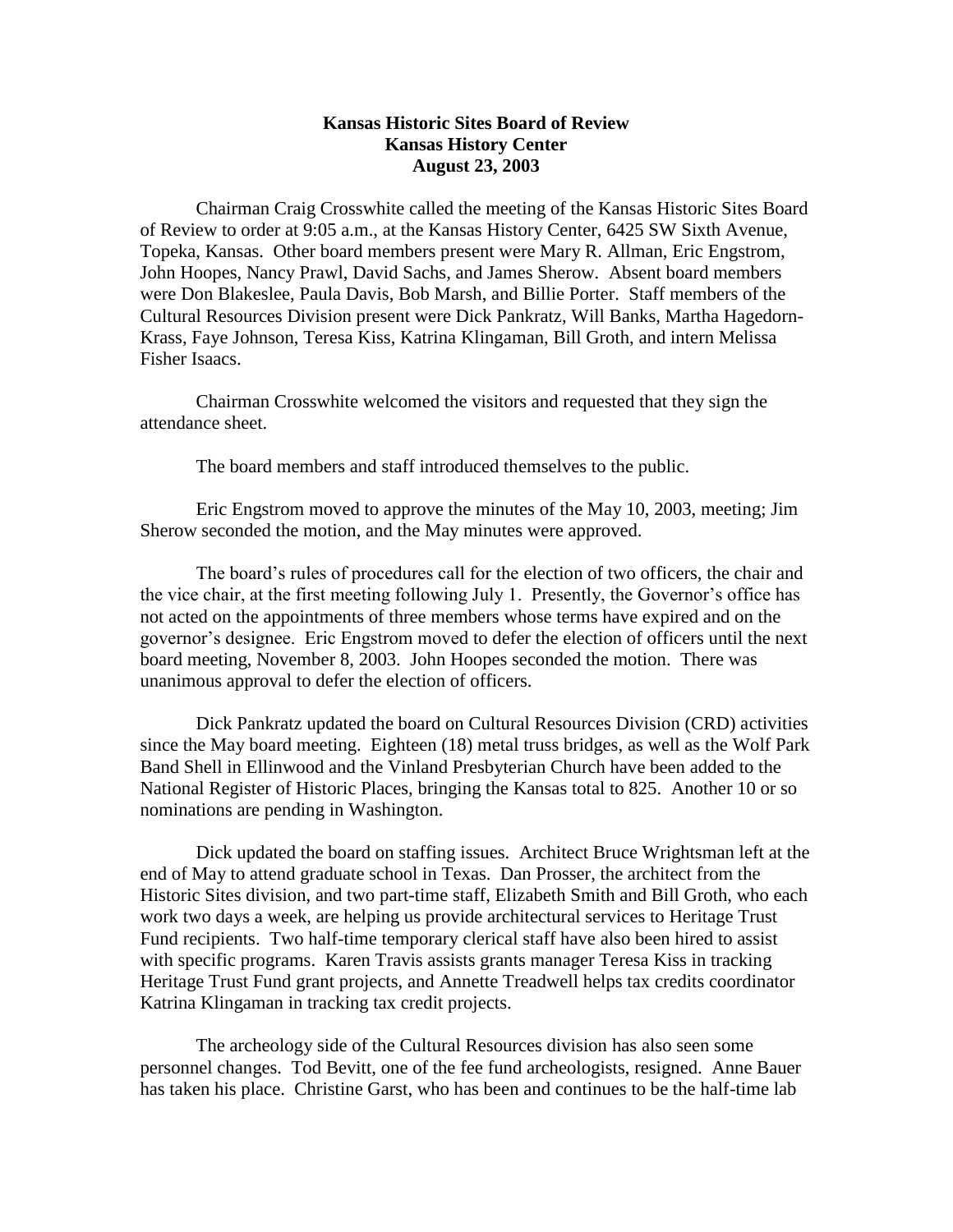technician, has also been hired on a temporary half-time appointment as an Archeologist to work on old fee fund reports.

Teresa Kiss advised the board that the 2003 Heritage Trust Fund (HTF) grant projects are moving along. One grantee, the Kaw Nation, chose not to accept the grant for the Little John Creek Reserve Agency Building in Morris County. The project administrators involved in the projects are working closely with our office to make sure their projects meet the requirements of the HTF grant program and the Secretary of Interiors Standards for Rehabilitation. Teresa also noted the HTF grant applications for 2004 have been mailed out with a submission deadline of March 1, 2004.

Katrina Klingaman summarized the Tax Credit programs for State Fiscal Year 2003. There are currently 48 State projects open and active. Twenty-five (25) projects were completed between July 1, 2002 and June 30, 2003. These 25 projects represent a \$4.7 million investment in historic properties in Kansas. Currently, there are 41 Federal projects open and active. In State Fiscal Year 2003, fifteen (15) projects took advantage of the federal tax credit program. These projects represent a \$16 million investment in Kansas' resources.

Mary Allman was then called on for a fiscal update. The Historical Society has started a rebuilding process in FY 2004. The process involves the hiring of full-time and part-time employees to fill vacant positions. Mary advised that the Historical Society might experience a five percent cut in FY 2005, but she is confident that KSHS will be ready if it happens. She also reported that the State Historical Society is currently preparing events to commemorate the Lewis and Clark Bicentennial and the Kansas Territorial Sesquicentennial.

Eric Engstrom advised that the new Kansas quarter is due to come out in August 2005. The deadline for any design ideas for the new quarter is September 10, 2003. He is a member of the Coin Commission that will select the design.

The next item on the agenda was the consideration of removing two properties from the State Register. This was a housekeeping matter to clean up the files. Both properties, which were listed on the State Register only, have been razed. The Emporia Depot burned a number of years ago and was then razed. The State of Kansas tore down Old Main last year.

#### REMOVAL FROM STATE REGISTER

## **Santa Fe Depot, Emporia**

(Motion-Nancy Prawl) (Second-Eric Engstrom) The vote was unanimous to approve the removal of the depot from the state register.

### **Old Main, Osawatomie State Hospital, Osawatomie**

(Motion-Jim Sherow) (Second-John Hoopes) The vote was unanimous to approve the removal from the state register.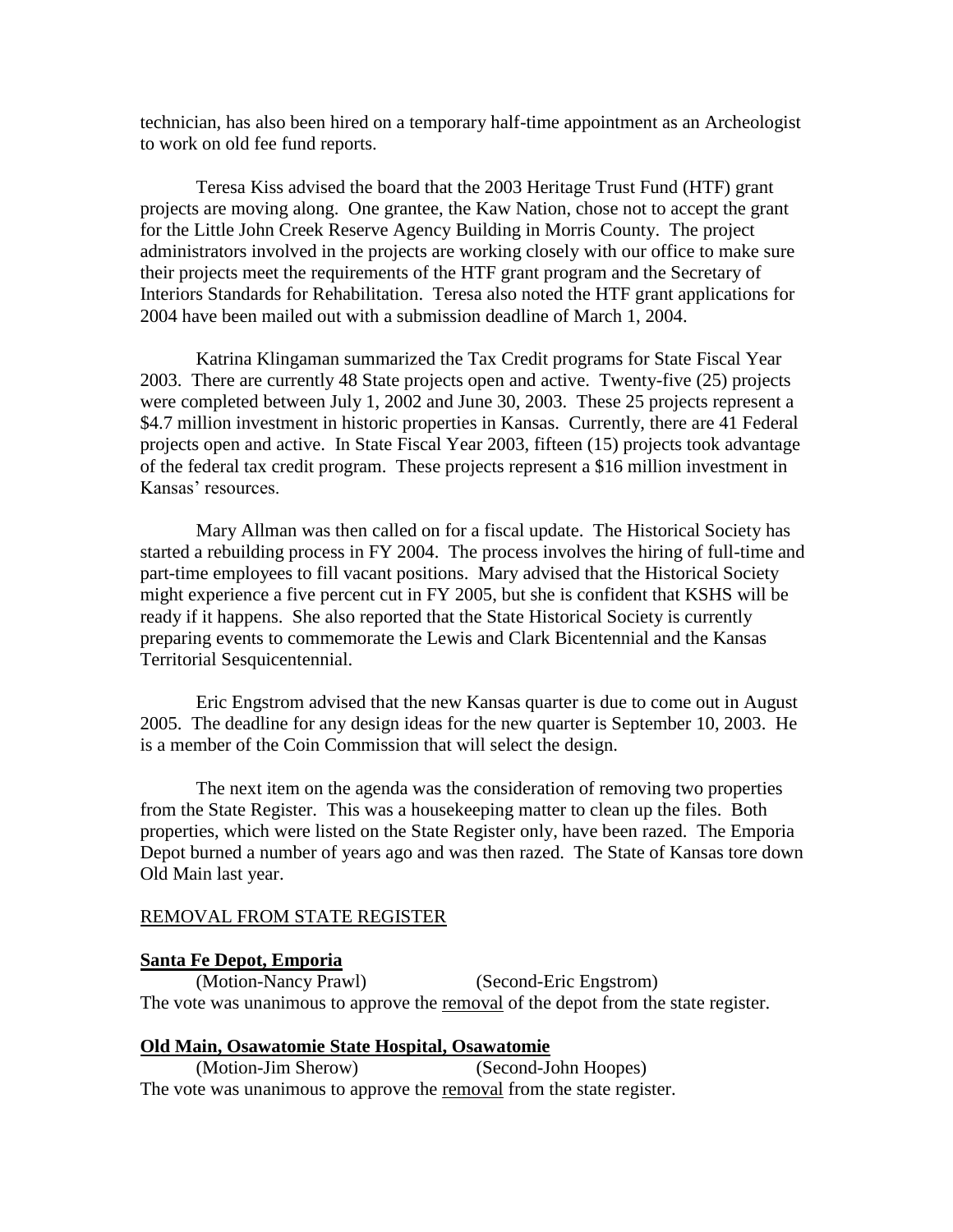The next item on the agenda was the nominations for the National Register and/or State Register.

### NATIONAL REGISTER

### **Battle of Black Jack Site – US-56, 3 miles east of Baldwin City, Douglas County** Presenter: Karl Gridley

(Motion-Eric Engstrom) (Second-Jim Sherow) Ramon Powers spoke from the audience in support of the nomination. The vote was unanimous to approve the nomination.

# **Michael D. Greenlee House – 947 Louisiana, Lawrence, Douglas County**

Presenter: Susan Ford

(Motion-Jim Sherow) (Second-Nancy Prawl) The vote was six to one to approve the nomination (Craig Crosswhite opposed the nomination).

At approximately 10:17 a.m., the board took an eight-minute break. The board reconvened at 10:25 a.m. to continue the National Register and/or State Register nominations.

# **Justus Bissing, Jr., Historic District – 502-504 West 12th Street, Hays, Ellis County** Presenter: Susan Ford

(Motion-David Sachs) (Second-Eric Engstrom) The vote was unanimous to approve the nomination.

#### **Fred and Cora Luttjohann House – 2053 Kansas Avenue, Topeka, Shawnee County** Presenter: Susan Ford

(Motion-Jim Sherow) (Second-Eric Engstrom) David Sachs raised concerns about the property's architectural designation (Prairie style.) After considerable board discussion, Jim Sherow moved to approve the nomination with the stipulation that the architectural description be revised and sent to David Sachs for further review. Eric Engstrom seconded the motion. The vote was four to two in favor of the nomination with one abstention.

(Those voting yes: Eric Engstrom, Mary R. Allman, Nancy Prawl, and Jim Sherow) (Those voting no: John Hoopes and David Sachs) (Craig Crosswhite abstained)

### **Wilson Downtown Historic District #1 – Main Street, Wilson, Ellsworth County**

Presenter: Brenda Spencer

(Motion-Nancy Prawl) (Second-Jim Sherow)

The vote was unanimous to approve the nomination.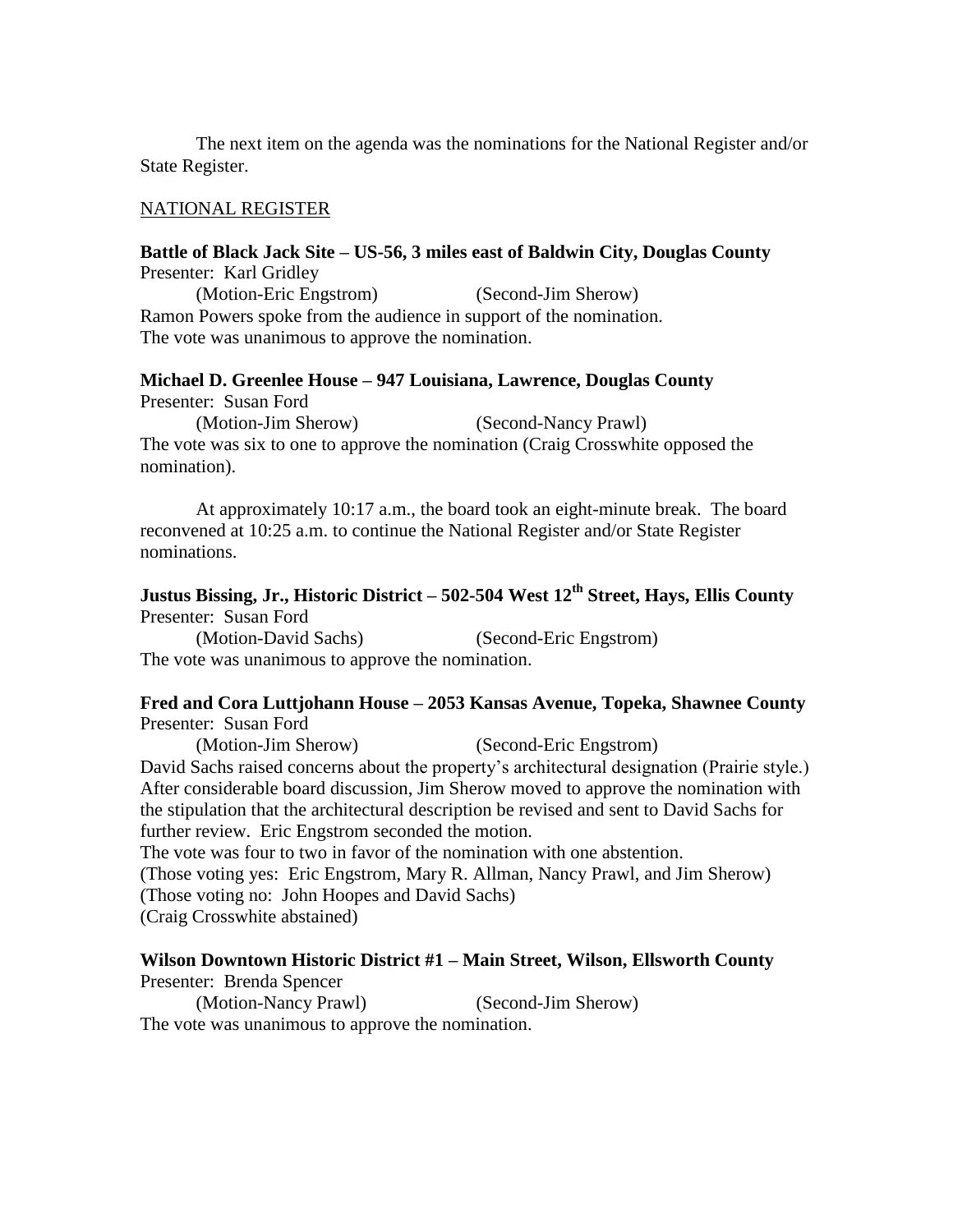# **Hennessy Hall, St. Mary of the Plains Campus – 240 San Jose Drive, Dodge City, Ford County**

Presenter: Brenda Spencer

(Motion-David Sachs) (Second-John Hoopes)

The vote was unanimous to approve the nomination.

At approximately 11:55 a.m., the board recessed for lunch. The board reconvened at 12:35 p.m. to continue consideration of the national register nominations.

# **Pleasant Valley School District #2 – 3905 Thomas Road, Wellsville vicinity, Franklin County**

Presenter: Martha Hagedorn-Krass

(Motion-Eric Engstrom) (Second-David Sachs)

Jim Sherow said he would like the nomination to be put on the State register only. Sandy Rogers, president of the Pleasant Valley Community, spoke from the audience, giving some background on the property. Wilma Higbie, a former teacher at Pleasant Valley, was present in support of the nomination.

The vote was six to one to approve the nomination (Jim Sherow opposed the nomination.)

# **Lincoln School – 406 West 6th Street, Newton, Harvey County**

Presenter: Katrina Klingaman (Motion-Jim Sherow) (Second-John Hoopes) Ted Ice and Keith Sprunger spoke from the audience in favor of the nomination. The vote was unanimous to approve the nomination.

# **Newton Stadium – Athletic Park, Newton, Harvey County**

Presenter: Martha Hagedorn-Krass

(Motion-David Sachs) (Second-Eric Engstrom) The property will be nominated under the New Deal Era Resources of Kansas Multiple Property Statement that was approved in 2002. Sue Ice, a member of the Historic Preservation Commission, spoke from the audience in favor of the nomination. The vote was unanimous to approve the nomination.

# **Ensor Farm – 18995 West 183rd Street, Olathe, Johnson County**

Presenter: Martha Hagedorn-Krass

(Motion-Nancy Prawl) (Second-Jim Sherow) The Ensor Farm is being nominated to the National Register for its historical association with Marshall and Loretta Ensor, siblings who pioneered ham radio operations in rural Johnson County during the late 1920s. Larry Woodworth spoke from the audience giving background information on Marshall and Loretta Ensor's significance to radio communication.

The vote was unanimous to approve the nomination.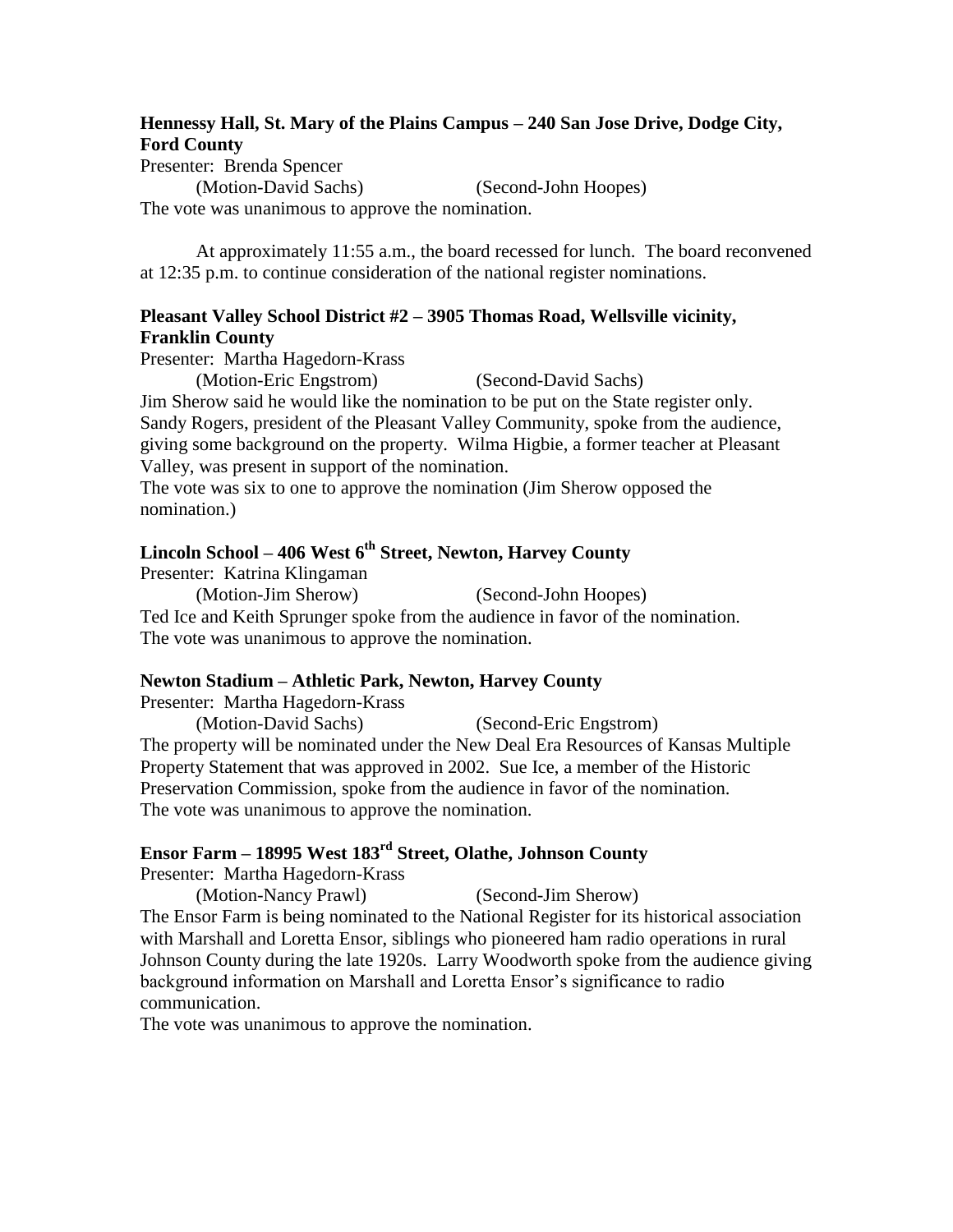Due to PowerPoint software problems on the Pottawatomie County Fair Pavilion nomination, it was decided to continue with the next nominations and come back to the PowerPoint presentation later.

# **Thornton Adobe Barn – W ½, SW ¼, Sec. 28, T29, R11, Isabel vicinity, Pratt County**

Presenter: Melissa Fisher Isaacs (Motion-Eric Engstrom) (Second-John Hoopes) The vote was unanimous to approve the nomination.

### **Colby City Hall – 585 North Franklin Avenue, Colby, Thomas County**

Presenter: Melissa Fisher Isaacs

(Motion-Jim Sherow) (Second-Nancy Prawl)

The property will be nominated under the New Deal Era Resources of Kansas Multiple Property Statement that was approved in 2002. Linda Stephens spoke from the audience in favor of the nomination.

The vote was unanimous to approve the nomination.

# **Colby Community High School – 750 West 3rd Street, Colby, Thomas County**

Presenter: Melissa Fisher Isaacs (Motion-David Sachs) (Second-Eric Engstrom) The property will be included to the New Deal Era Resources of Kansas Multiple Property Statement that was approved in 2002. Linda Stephens spoke from the audience in favor of the nomination. The vote was unanimous to approve the nomination.

## **Pottawatomie County Fair Pavilion – East 9th Street, Onaga, Pottawatomie County** Presenter: DarlAnn Rial

(Motion-Jim Sherow) (Second-David Sachs) The vote was unanimous to approve the nomination.

The next board meeting will be held at the Kansas History Center on November 8, 2003.

The next item on the agenda was to select the 2004 meeting dates for the Kansas Historic Sites Board of Review. The following dates were selected:

> February 21, 2004 May 8, 2004 August 21, 2004 November 6, 2004

Eric Engstrom moved to approve the selected meeting dates; Jim Sherow seconded the motion, and the 2004 meeting dates were approved.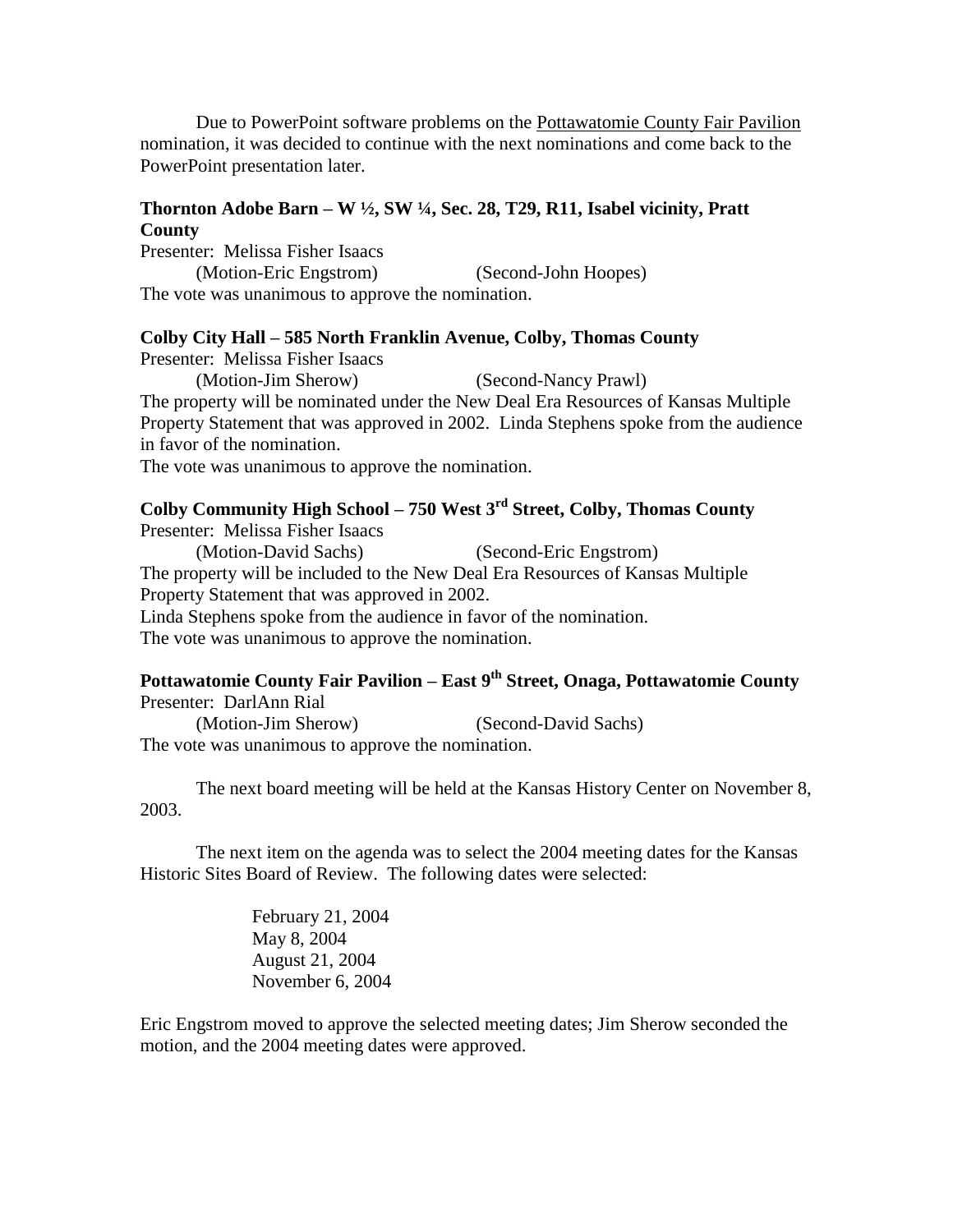In other business, Craig Crosswhite asked the board whether they would like to discuss a communication they all received a number of months ago from Dan Pezzoni, a Virginia consultant who has done some work in Kansas, in which he disagreed with the position the review board and staff have taken on the National Register eligibility of buildings covered with vinyl, aluminum or other modern claddings. Jim Sherow requested the review board have a training session on modern claddings to better understand the materials and under what circumstances they might be acceptable for listing on the registers. Dick Pankratz advised that the board might need to have a separate meeting to discuss items of this nature because of time constraints.

Nancy Prawl advised the board that today was her last meeting and that she had enjoyed working with everyone during her term. Jim Sherow moved to have a Resolution drawn-up for Nancy's service on the board; Eric Engstrom seconded the motion, and the board unanimously approved the Resolution.

There being no further business, the meeting adjourned at 2:49 p.m. (Motion-Jim Sherow) (Second-David Sachs)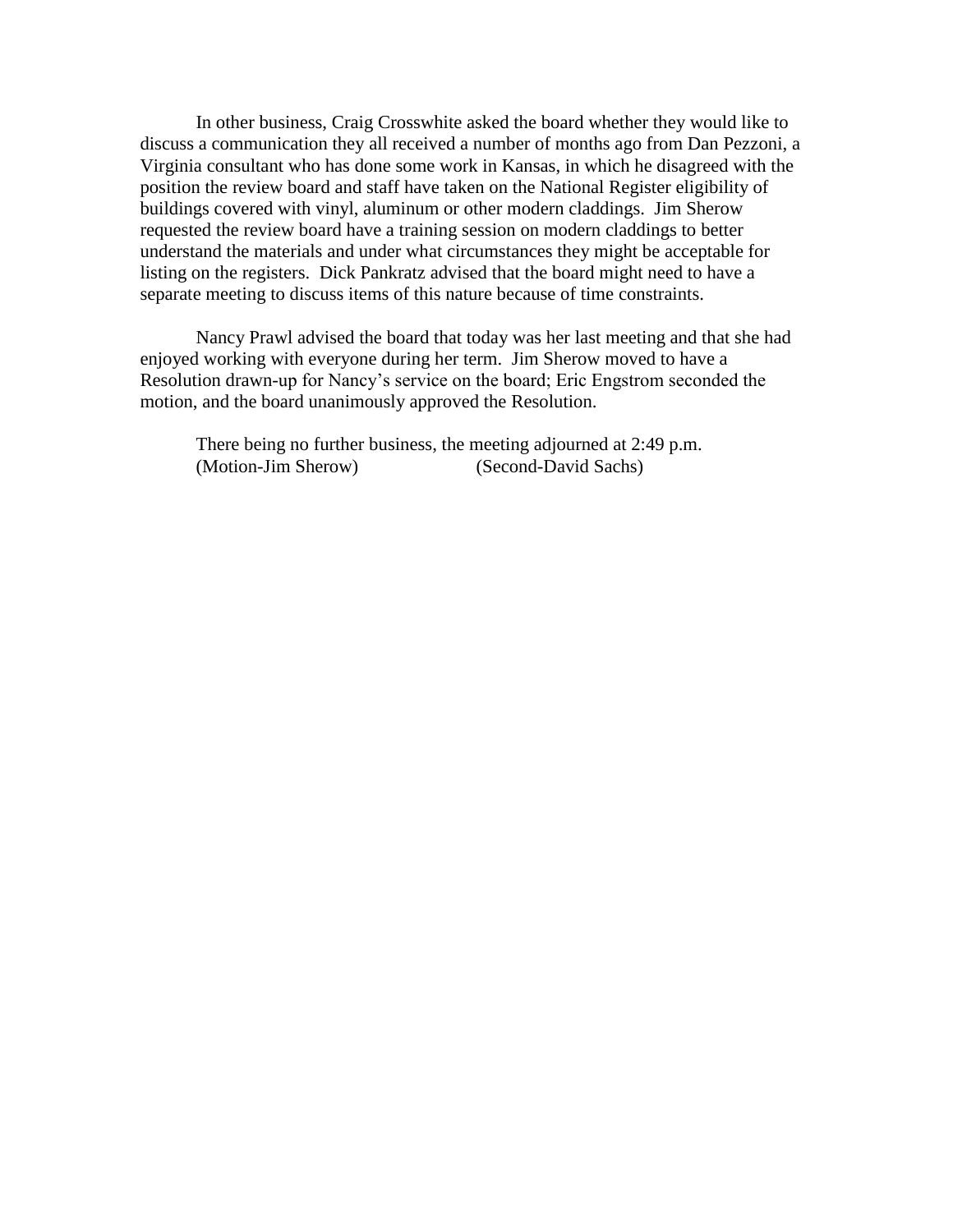## **Kansas Historic Sites Board of Review Kansas History Center November 8, 2003**

Chairman Craig Crosswhite called the meeting of the Kansas Historic Sites Board of Review to order at 9:08 a.m., at the Kansas History Center, 6425 SW Sixth Avenue, Topeka, Kansas. Craig then introduced new board member Dan Sabatini from Lawrence, who had been appointed to the architect's position. Craig also advised that Jim Sherow, Manhattan, was reappointed to the historian position, and Eric Engstrom, Wichita, was reappointed as the Governor's designee. Other board members present were Mary R. Allman, Don Blakeslee, John Hoopes, Billie Porter, Nancy Prawl, and David Sachs. Board member Paula Davis was absent. Staff members of the Cultural Resources Division present were Dick Pankratz, Will Banks, Christy Davis, Martha Hagedorn-Krass, Faye Johnson, Teresa Kiss, Katrina Klingaman, and intern Melissa Fisher Isaacs.

Chairman Crosswhite welcomed the visitors and requested that they sign the attendance sheet.

The board members and staff introduced themselves to the public.

Jim Sherow moved to approve the minutes of the August 23, 2003, meeting; Nancy Prawl seconded the motion, and the August minutes were approved.

The board's rules of procedures call for the election of two officers, the chair and the vice chair, at the first meeting following July 1. This item was postponed at the August 23, 2003, meeting. Jim Sherow moved to retain Chairman Craig Crosswhite; Don Blakeslee seconded the motion. There was unanimous approval of the motion. Next, Mary R. Allman moved to retain Vice-chairman Eric Engstrom; Billie Porter seconded the motion. There was unanimous approval of the motion.

Dick Pankratz updated the board on Cultural Resources Division (CRD) activities since the August board meeting. The National Register entries now total 831. Since the last meeting, the Francis and Harriet Baker House, Atchison; the W. H. Coffin House, Arkansas City; the Ruleton School, Goodland vicinity; and the three Route 66 properties—Baxter Springs Independent Oil and Gas Service Station, Baxter Springs; the Kansas Route 66 Historic District, east of Galena; and the Williams' Store in Riverton have been added. Other properties are pending. Four Heritage Trust Fund workshops have been held for the 2004 round of applications at Topeka, Wichita, Pleasanton, and Salina. Attendance has been good except for Pleasanton. There are two remaining workshops to be held—December in Garden City and January in Topeka. It is expected that a million dollars or so will be available to be awarded in May of 2004.

The next item on the agenda was the nominations for the National Register and/or State Register.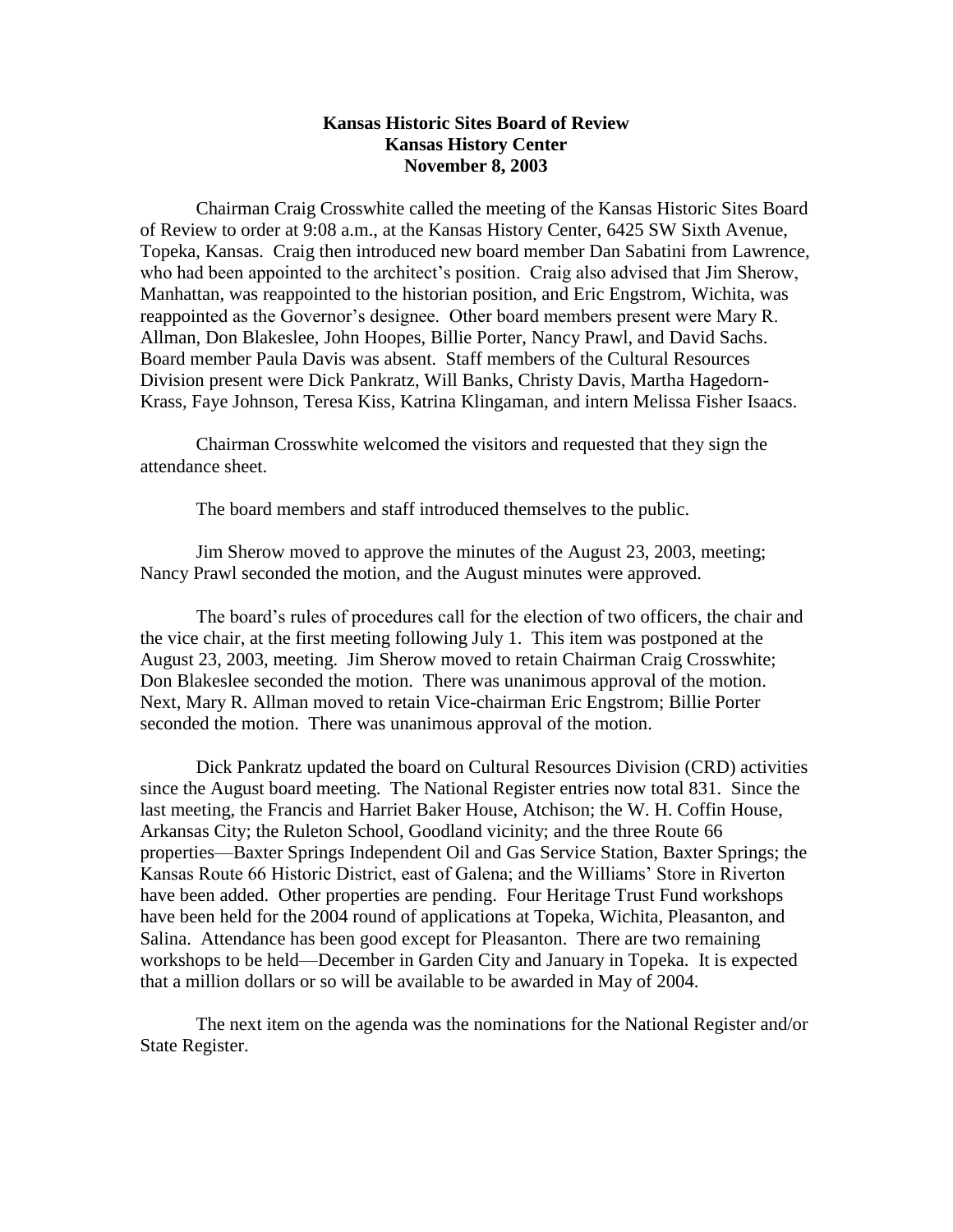It was noted that staff had received several notarized objection letters regarding various district nominations and that copies had been provided to each board member. Attached to the minutes is a table showing the breakdown of the objection letters by property name, property location, and the total number of property owners in that particular district.

Michele Wilbur, representing the city of Hutchinson, provided the board with some background on the Hutchinson district nominations. Michele advised there would be three National Register historic district nominations as well as a Multiple Property context statement presented. The nominations were developed under the auspices of a Historic Preservation Fund (HPF) grant provided to the City of Hutchinson by the Kansas State Historical Society. As part of the project, consultant Deon Wolfenbarger was hired to survey, research, and develop the district nominations for the city.

### NATIONAL REGISTER

### **Commercial and Industrial Resources of Hutchinson Multiple Property Submission** Presenter: Deon Wolfenbarger

(Motion-Eric Engstrom) (Second-David Sachs) The vote was unanimous to approve the document.

#### **Downtown Core North Historic District - Hutchinson, Reno County**

Presenter: Deon Wolfenbarger

(Motion-Nancy Prawl) (Second-Billie Porter) Jim Seitnater, Hutchinson, spoke from the audience in favor of the nomination. The vote was unanimous to approve the nomination.

### **Downtown Core South Historic District - Hutchinson, Reno County**

Presenter: Deon Wolfenbarger

(Motion-Eric Engstrom) (Second-Jim Sherow) Jay Smith, Hutchinson, spoke from the audience in favor of the nomination. Jim Seitnater spoke from the audience, advising there would be monies set aside for future streetscape improvements.

The vote was unanimous to approve the nomination.

#### **Houston Whiteside Historic District - Hutchinson, Reno County**

Presenter: Deon Wolfenbarger (Motion-Jim Sherow) (Second-Dan Sabitini) Doug McGovern spoke from the audience in favor of the nomination. The vote was unanimous to approve the nomination.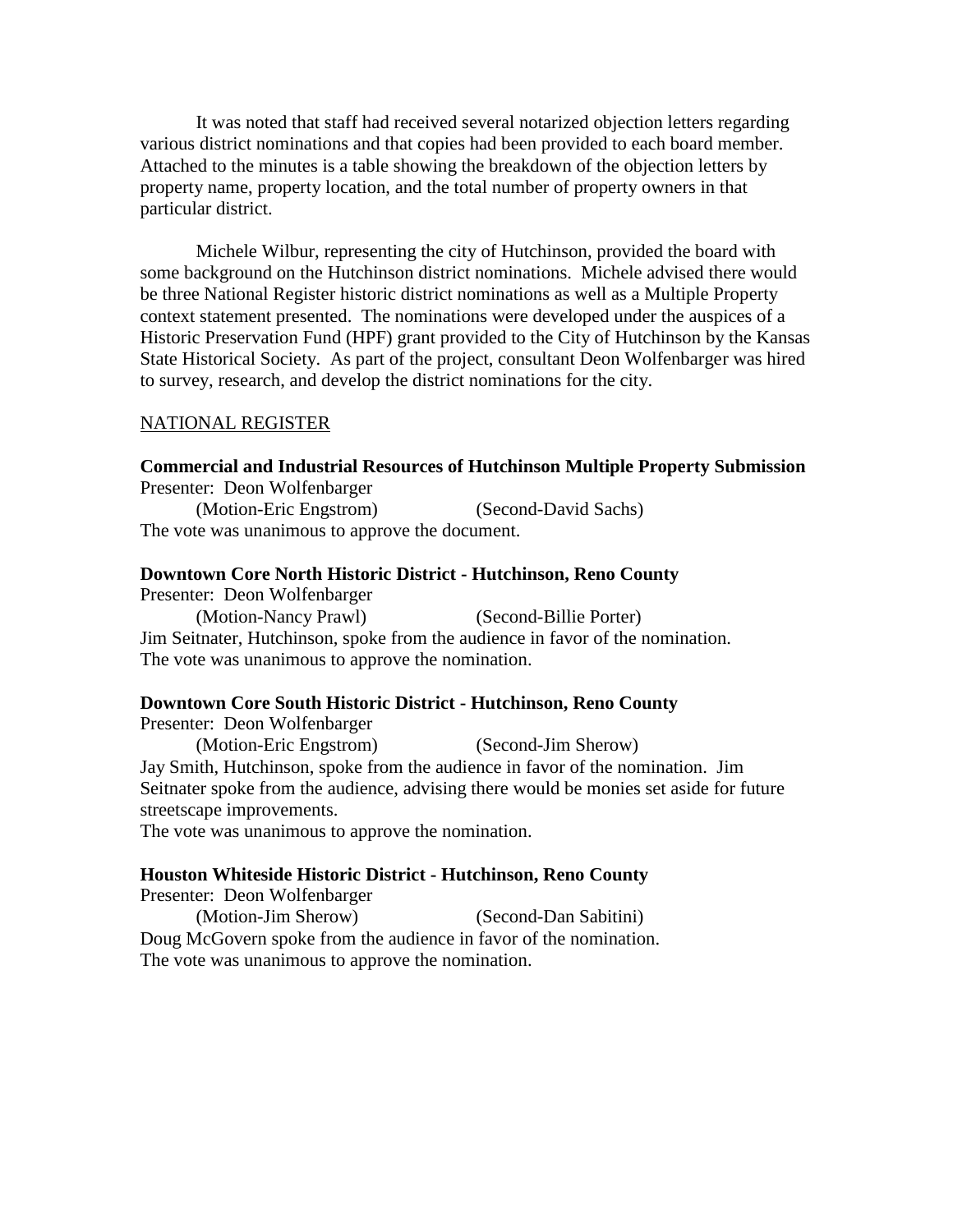It was recommended by staff that the next scheduled nomination **(Santa Fe Commercial Historic District - Hutchinson, Reno County)** be removed from the agenda since more than 51% of the property owners have filed notarized letters of objection to the nomination. Because the majority of the owners have registered objections, this district cannot be listed on the National Register at this time. The city, the consultant, and the spokesperson for the opponents have been advised that this recommendation would be made to the board. Don Blakeslee moved to have the Santa Fe Commercial Historic District removed from the agenda; Billie Porter seconded the motion. The vote was unanimous and the Santa Fe Commercial Historic District was removed from the agenda.

The next nomination group includes a context statement for aboriginal lithic source areas in Kansas as well as one nomination for a quarry site.

#### **Aboriginal Lithic Source Areas in Kansas Multiple Property Submission** Presenter: Will Banks

(Motion-John Hoopes) (Second-Don Blakeslee) The vote was unanimous to approve the document.

### **Dennis Quarry - Onaga Vicinity, Pottawatomie County**

Presenter: Will Banks (Motion-Nancy Prawl) (Second-Jim Sherow) Don Gudenkauf, owner of the property, spoke from the audience in favor of the nomination.

The vote was unanimous to approve the nomination.

At approximately 11:02 a.m., the board took a thirteen-minute break. The board reconvened at 11:15 a.m. to continue the nominations.

# **Wilson Downtown Historic District #2 – 2620 Main Street and 506 27th Street, Wilson, Ellsworth County**

Presenter: Brenda Spencer

(Motion-Eric Engstrom) (Second-Dan Sabatini) After some discussion, it was found that the four structures in the district were located on railroad right-of-way. The nomination was temporarily tabled until staff member Martha Hagedorn-Krass returned from her office with additional information. The review board proceeded to the next item on the agenda during this time—Wilson Downtown District District #3 (see following page for voting results). When Martha returned, it was determined a notification letter had not been sent to the railroad. It was therefore decided that the nomination would be tabled and a letter sent to the railroad before the nomination could proceed at a later date.

The vote was unanimous to table the nomination.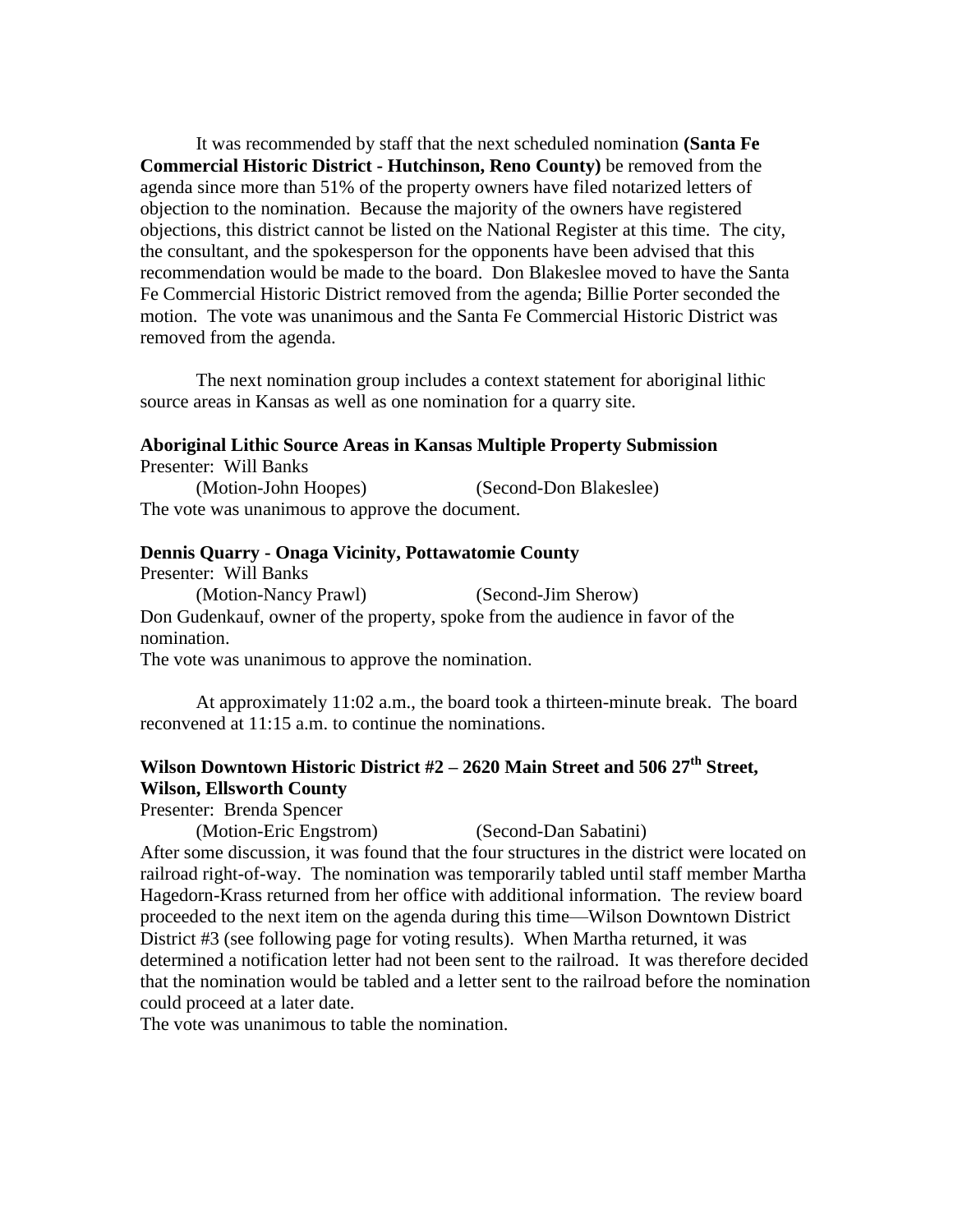# **Wilson Downtown Historic District #3 – South side, 400 block of 27th Street, Wilson, Ellsworth County**

Presenter: Brenda Spencer

(Motion-Eric Engstrom) (Second-John Hoopes) The vote was unanimous to approve the nomination.

At approximately 11:55 a.m., the board recessed for lunch. The board reconvened at 12:32 p.m. to continue consideration of the national register nominations.

# **A. J. Eicholtz House – 406 North 7th Street, Hiawatha, Brown County**

Presenter: Martha Hagedorn-Krass

(Motion-David Sachs) (Second-Jim Sherow)

Charles McSpadden, property owner, spoke from the audience in favor of the nomination.

The vote was unanimous to approve the nomination.

# **United Telephone Exchange Building – 406 NW 3rd Street, Abilene, Dickinson County**

Presenter: Martha Hagedorn-Krass

(Motion-Eric Engstrom) (Second-Billie Porter)

An issue that surfaced in the discussion was the window replacements. Many of the windows had been replaced with vinyl windows between the time the nomination was received and the site visit. After a lengthy discussion concerning how this would affect the integrity of the building, Eric Engstrom moved to approve the nomination; Billie Porter seconded the motion.

The vote was a five to five split; the nomination failed to pass.

(Those voting yes: Don Blakeslee, Eric Engstrom, John Hoopes, Billie Porter, and David Sachs)

(Those voting no: Craig Crosswhite, Dan Sabitini, Mary R. Allman, Nancy Prawl, and Jim Sherow)

At approximately 1:15 p.m., Mary R. Allman left the meeting due to another commitment.

Kathy Morgan, representing the City of Wichita, was called on to present background information pertaining to the next four historic district nominations.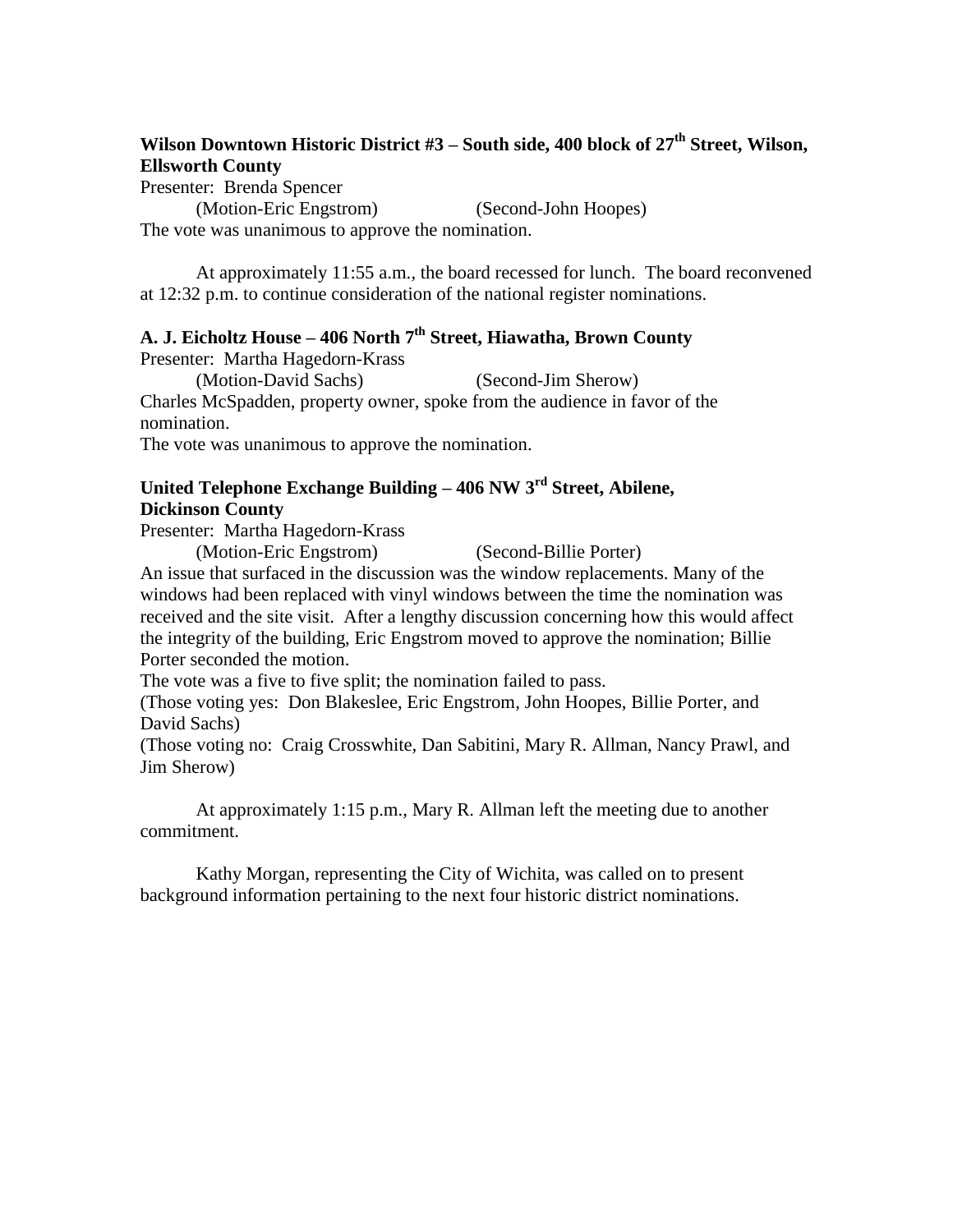## **East Douglas Historic District – Wichita, Sedgwick County**

Presenter: Deon Wolfenbarger (Motion-Eric Engstrom) (Second-Nancy Prawl) Lori and Steve Dillon, owners of 506 East Douglas; and Mary Wright, owner of 604 East Douglas, spoke from the audience in favor of the nomination. The vote was unanimous to approve the nomination.

## **Topeka-Emporia Historic District – Wichita, Sedgwick County**

Presenter: Deon Wolfenbarger (Motion-Jim Sherow) (Second-Daniel Sabitini) Van and Penny Stone, owners of a property in the district, and Carol Waxenman spoke from the audience in favor of the nomination. The vote was unanimous to approve the nomination.

## **Bitting Historic District – 1100 and 1200 blocks of Bitting and the Bitting Bridge, Wichita, Sedgwick County**

Presenter: Deon Wolfenbarger

(Motion-Eric Engstrom) (Second-Don Blakeslee) The board was advised by the presenter that the Bitting Bridge was not intended to be included in the nomination.

The vote was unanimous to approve the nomination excluding the Bitting Bridge.

Don Blakeslee recused himself from consideration of the next nomination since he owns one of the properties in the Park Place-Fairview Historic District.

## **Park Place-Fairview Historic District – Wichita, Sedgwick County**

Presenter: Deon Wolfenbarger (Motion-Jim Sherow) (Second-Eric Engstrom) The vote was unanimous to approve the nomination.

At this time, Don Blakeslee returned to the room.

The next nomination presentation was for the State Register.

## STATE REGISTER

# **Junction City Opera House – 135 West 7th Street, Junction City, Geary County** Presenter: Melissa Fisher Isaacs

(Motion-Nancy Prawl) (Second-David Sachs) Ron Barnes spoke from the audience informing the board that the building will be restored. Chris Keichen spoke from the audience in favor of the nomination. The vote was unanimous to approve the nomination to the State Register.

At approximately 2:20 p.m., the board took a five-minute break. The board reconvened at 2:25 p.m., to continue with the next nomination to the National Register.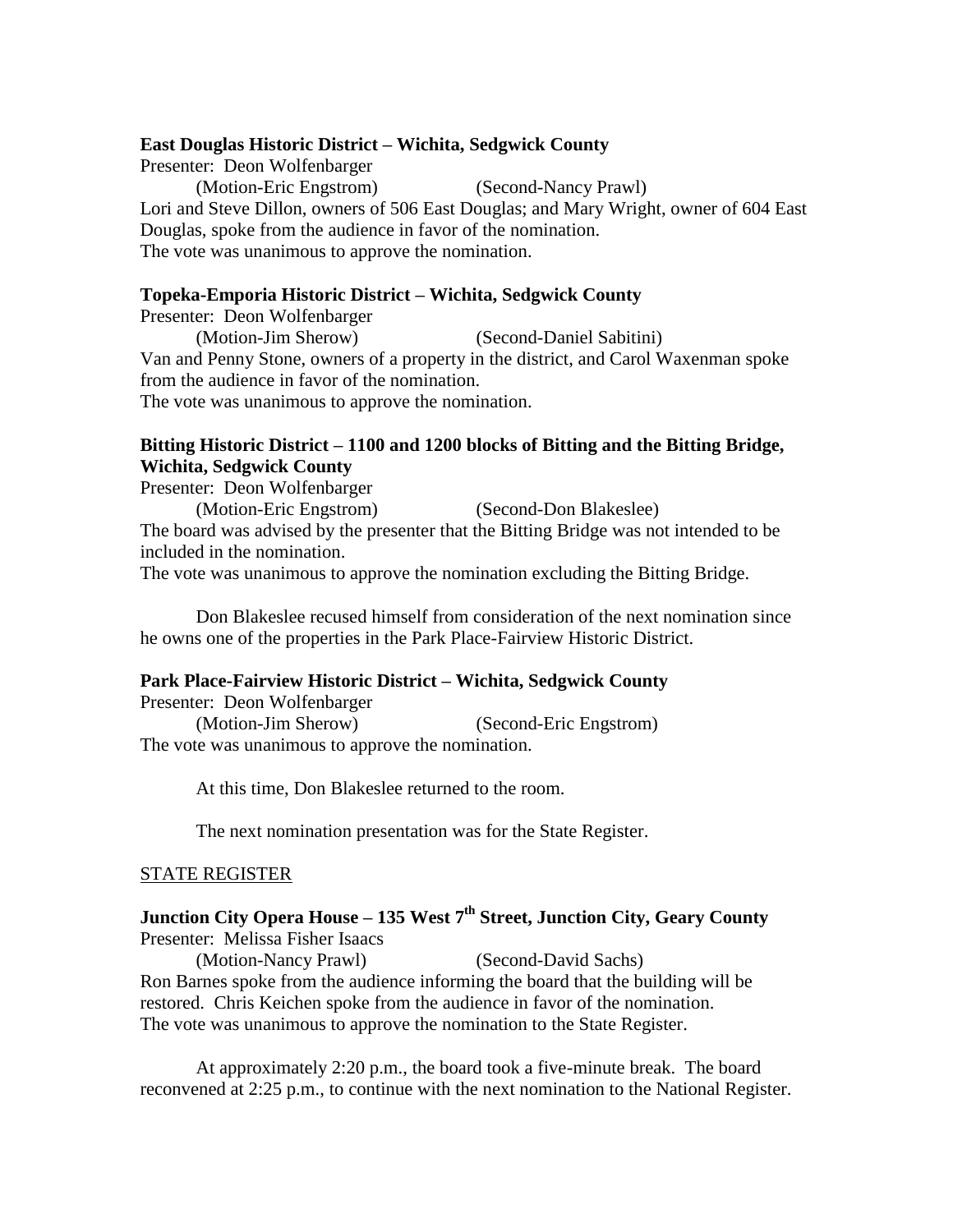## NATIONAL REGISTER

# **Nemaha County Jail and Sheriff's Residence – 113 North 6th Street, Seneca, Nemaha County**

Presenter: Darla Ann Rial (Motion-David Sachs) (Second-Nancy Prawl) The vote was unanimous to approve the nomination.

The next nomination presentation was for the State Register.

## STATE REGISTER

**Thayer State Bank – 201 Neosho Avenue, Thayer, Neosho County** Presenter: Melissa Fisher Isaacs (Motion-Don Blakeslee) (Second-Billie Porter) The vote was unanimous to approve the nomination to the State Register.

At approximately 2:43 p.m., Eric Engstrom left the board meeting. The last two nomination presentations were for the National Register.

## NATIONAL REGISTER

# **East Topeka Junior High School – 1210 East 8th Street, Topeka, Shawnee County** Presenter: Susan Ford

(Motion-Nancy Prawl) (Second-David Sachs) The vote was unanimous to approve the nomination.

# **Westminster Presbyterian Church – 1275 Boswell Avenue, Topeka, Shawnee County**

Presenter: Melissa Fisher Isaacs

(Motion-Jim Sherow) (Second-Billie Porter)

Rod Seal spoke from the audience informing the board there was much support at many levels of the church in favor of the nomination.

The vote was unanimous to approve the nomination.

The next board meeting will be held at the Kansas History Center on February 21, 2004.

In other business, Dick asked the board members to fill out the in-kind services form that was mailed out to them earlier. He advised that if the form was completed and filed, the board members' uncompensated time could be used as soft match for preservation office contracts and projects.